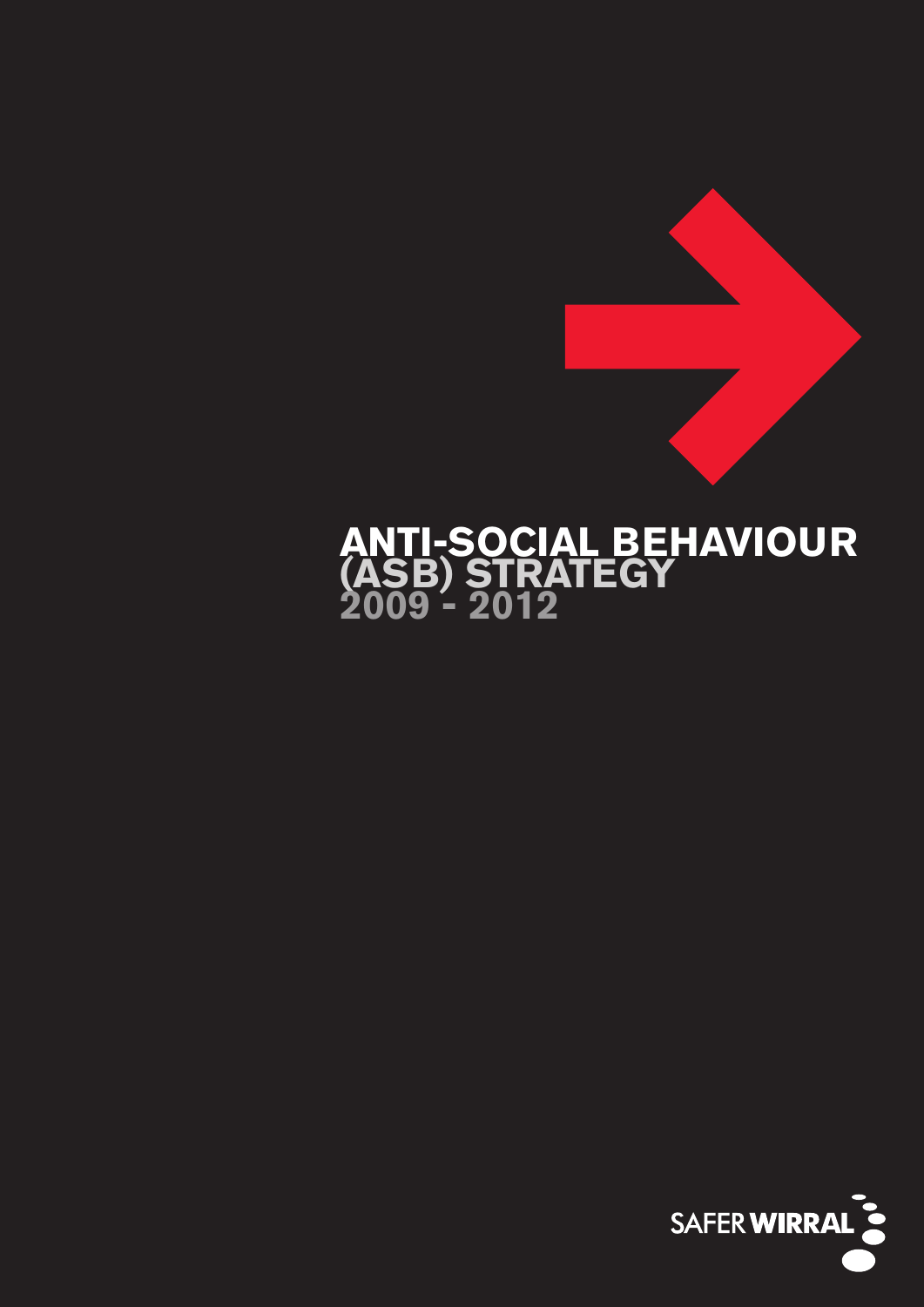|    | ヒス |  |  |  |  |  |  |  |  |  |  |  |  |  |  |  |                                        |  |
|----|----|--|--|--|--|--|--|--|--|--|--|--|--|--|--|--|----------------------------------------|--|
|    |    |  |  |  |  |  |  |  |  |  |  |  |  |  |  |  |                                        |  |
| ヒス |    |  |  |  |  |  |  |  |  |  |  |  |  |  |  |  |                                        |  |
|    |    |  |  |  |  |  |  |  |  |  |  |  |  |  |  |  |                                        |  |
| 27 |    |  |  |  |  |  |  |  |  |  |  |  |  |  |  |  |                                        |  |
|    |    |  |  |  |  |  |  |  |  |  |  |  |  |  |  |  |                                        |  |
|    |    |  |  |  |  |  |  |  |  |  |  |  |  |  |  |  |                                        |  |
| ヒス |    |  |  |  |  |  |  |  |  |  |  |  |  |  |  |  |                                        |  |
|    |    |  |  |  |  |  |  |  |  |  |  |  |  |  |  |  |                                        |  |
|    | ヒス |  |  |  |  |  |  |  |  |  |  |  |  |  |  |  |                                        |  |
|    |    |  |  |  |  |  |  |  |  |  |  |  |  |  |  |  |                                        |  |
|    |    |  |  |  |  |  |  |  |  |  |  |  |  |  |  |  |                                        |  |
|    |    |  |  |  |  |  |  |  |  |  |  |  |  |  |  |  |                                        |  |
| ヒス |    |  |  |  |  |  |  |  |  |  |  |  |  |  |  |  |                                        |  |
|    | ヒス |  |  |  |  |  |  |  |  |  |  |  |  |  |  |  |                                        |  |
|    | ヒス |  |  |  |  |  |  |  |  |  |  |  |  |  |  |  |                                        |  |
|    | ヒス |  |  |  |  |  |  |  |  |  |  |  |  |  |  |  |                                        |  |
| 27 |    |  |  |  |  |  |  |  |  |  |  |  |  |  |  |  | <u>илилилилини тилилилини тилилили</u> |  |
|    |    |  |  |  |  |  |  |  |  |  |  |  |  |  |  |  |                                        |  |
| ヒス |    |  |  |  |  |  |  |  |  |  |  |  |  |  |  |  |                                        |  |
|    | ヒス |  |  |  |  |  |  |  |  |  |  |  |  |  |  |  | <u>илилилилини тилилилини тилилили</u> |  |
|    |    |  |  |  |  |  |  |  |  |  |  |  |  |  |  |  |                                        |  |
| ヒス |    |  |  |  |  |  |  |  |  |  |  |  |  |  |  |  |                                        |  |
|    |    |  |  |  |  |  |  |  |  |  |  |  |  |  |  |  |                                        |  |
|    |    |  |  |  |  |  |  |  |  |  |  |  |  |  |  |  |                                        |  |
|    | ヒス |  |  |  |  |  |  |  |  |  |  |  |  |  |  |  |                                        |  |
|    |    |  |  |  |  |  |  |  |  |  |  |  |  |  |  |  |                                        |  |
|    |    |  |  |  |  |  |  |  |  |  |  |  |  |  |  |  |                                        |  |
|    | ヒス |  |  |  |  |  |  |  |  |  |  |  |  |  |  |  |                                        |  |
|    |    |  |  |  |  |  |  |  |  |  |  |  |  |  |  |  |                                        |  |
|    |    |  |  |  |  |  |  |  |  |  |  |  |  |  |  |  |                                        |  |
|    |    |  |  |  |  |  |  |  |  |  |  |  |  |  |  |  |                                        |  |
|    |    |  |  |  |  |  |  |  |  |  |  |  |  |  |  |  |                                        |  |
|    |    |  |  |  |  |  |  |  |  |  |  |  |  |  |  |  |                                        |  |
|    |    |  |  |  |  |  |  |  |  |  |  |  |  |  |  |  |                                        |  |
|    |    |  |  |  |  |  |  |  |  |  |  |  |  |  |  |  |                                        |  |
|    |    |  |  |  |  |  |  |  |  |  |  |  |  |  |  |  |                                        |  |
|    |    |  |  |  |  |  |  |  |  |  |  |  |  |  |  |  |                                        |  |
|    |    |  |  |  |  |  |  |  |  |  |  |  |  |  |  |  |                                        |  |
|    |    |  |  |  |  |  |  |  |  |  |  |  |  |  |  |  |                                        |  |
|    |    |  |  |  |  |  |  |  |  |  |  |  |  |  |  |  |                                        |  |
|    |    |  |  |  |  |  |  |  |  |  |  |  |  |  |  |  |                                        |  |
|    |    |  |  |  |  |  |  |  |  |  |  |  |  |  |  |  |                                        |  |
|    |    |  |  |  |  |  |  |  |  |  |  |  |  |  |  |  |                                        |  |
|    |    |  |  |  |  |  |  |  |  |  |  |  |  |  |  |  |                                        |  |
|    |    |  |  |  |  |  |  |  |  |  |  |  |  |  |  |  |                                        |  |
|    |    |  |  |  |  |  |  |  |  |  |  |  |  |  |  |  |                                        |  |
|    |    |  |  |  |  |  |  |  |  |  |  |  |  |  |  |  |                                        |  |
|    |    |  |  |  |  |  |  |  |  |  |  |  |  |  |  |  |                                        |  |
|    |    |  |  |  |  |  |  |  |  |  |  |  |  |  |  |  |                                        |  |
|    |    |  |  |  |  |  |  |  |  |  |  |  |  |  |  |  |                                        |  |
|    |    |  |  |  |  |  |  |  |  |  |  |  |  |  |  |  |                                        |  |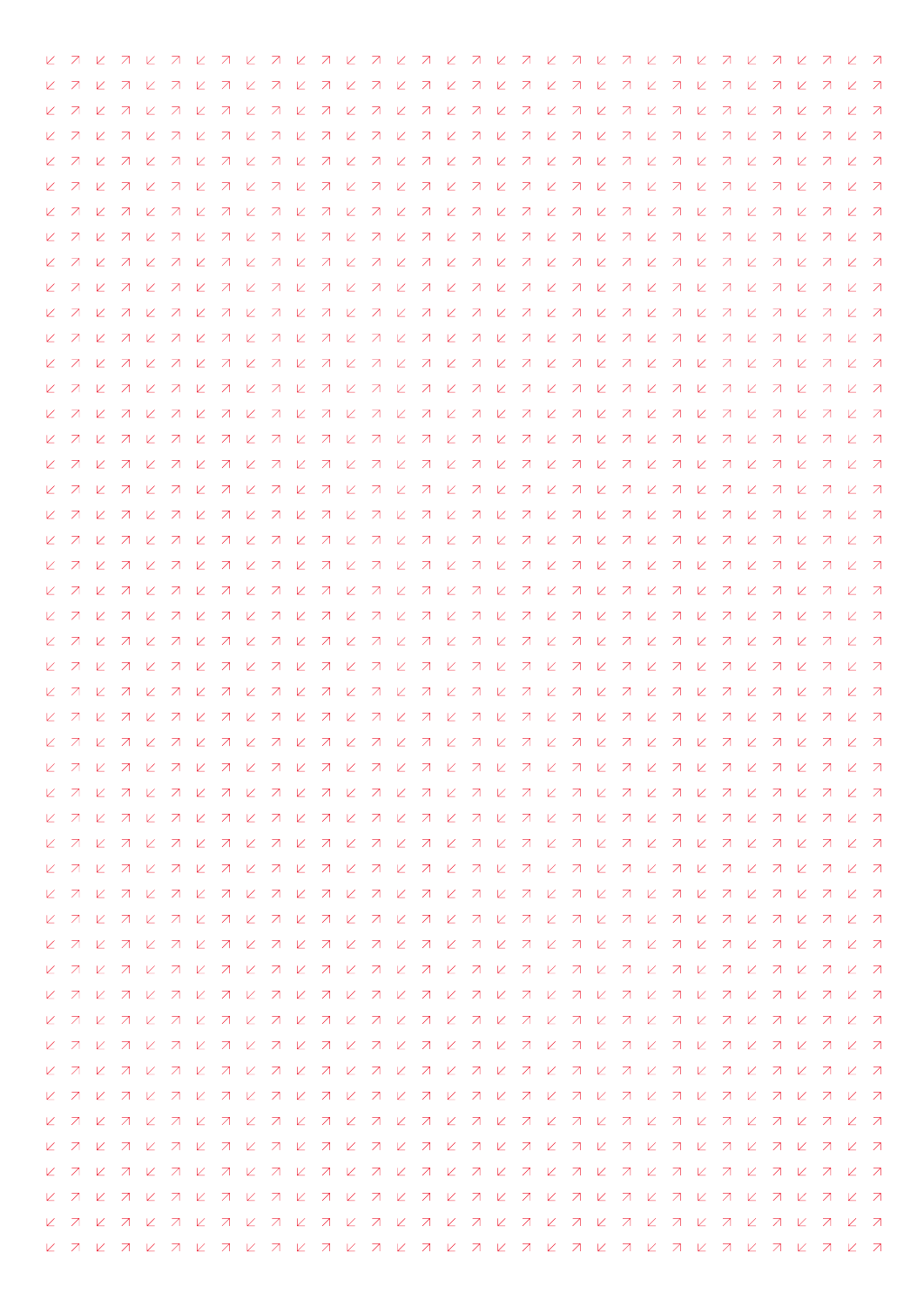## **CONTENTS**

## **VISION STATEMENT 04**

## **INTRODUCTION**

| $\sim 100$ | Defining anti-social behaviour | 05 |
|------------|--------------------------------|----|
|            | - National context             | 06 |
|            | - Local context                | 07 |
|            | - Performance measures         | 07 |
|            | - Organisational context       |    |

## **STRATEGIC THEMES AND OBJECTIVES**

| Theme 1: Improving awareness,<br>perceptions and confidence<br>Theme 2: Prevention and diversion<br>Theme 3: Enforcement<br>Theme 4: Resettlement, rehabilitation<br>and targeted youth support<br>Theme 5: Protecting and supporting<br>victims and communities | 09<br>12<br>16<br>18<br>21 |  |  |  |  |  |  |  |  |  |  |
|------------------------------------------------------------------------------------------------------------------------------------------------------------------------------------------------------------------------------------------------------------------|----------------------------|--|--|--|--|--|--|--|--|--|--|
| <b>CONCLUSION</b><br>23                                                                                                                                                                                                                                          |                            |  |  |  |  |  |  |  |  |  |  |
| <b>APPENDIX 1:</b><br><b>PERFORMANCE INDICATORS</b>                                                                                                                                                                                                              |                            |  |  |  |  |  |  |  |  |  |  |
| <b>APPENDIX 2:</b><br><b>DELIVERING THE STRATEGY -</b>                                                                                                                                                                                                           |                            |  |  |  |  |  |  |  |  |  |  |
| <b>ACTION PLAN (2009-2012)</b>                                                                                                                                                                                                                                   |                            |  |  |  |  |  |  |  |  |  |  |
| <b>FOOTNOTES</b>                                                                                                                                                                                                                                                 | 30                         |  |  |  |  |  |  |  |  |  |  |

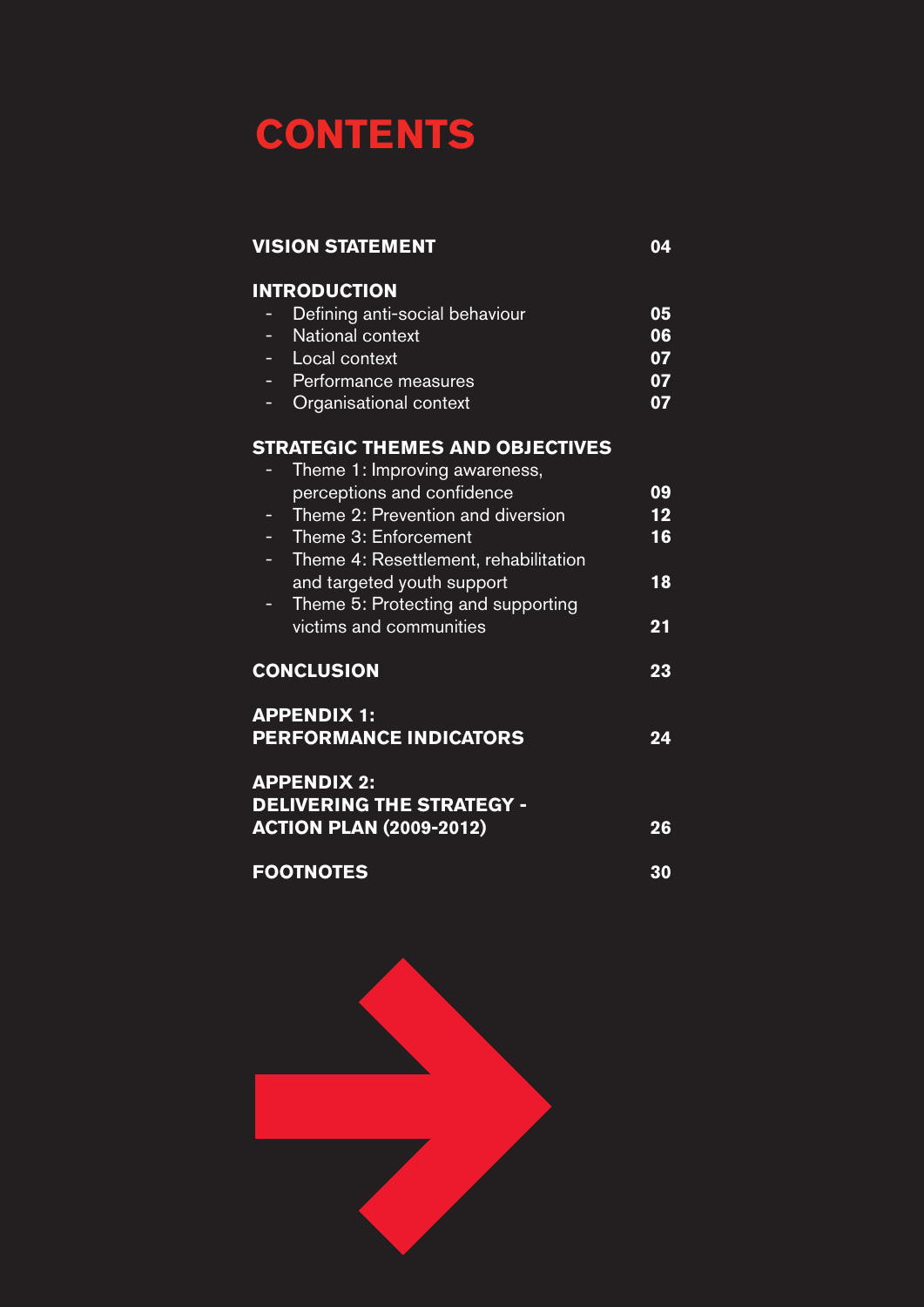



**To prevent and reduce anti-social behaviour in Wirral by working together in partnership with the community to improve quality of life and make Wirral a safer place to live, work and visit.**

## **FOREWORD:**

### **ANTI-SOCIAL BEHAVIOUR IS A KEY CONCERN FOR WIRRAL RESIDENTS. IT CAN HAVE A DEVASTATING IMPACT UPON INDIVIDUALS' QUALITY OF LIFE AND COMMUNITIES.**

Throughout the duration of the previous Anti-Social Behaviour Strategy (2006-2008), we have consistently reduced incidents of anti-social behaviour.

We have improved the way we work together as services so that we are more responsive to the changing needs of local communities. We are however acutely aware that this is a ongoing battle in which we cannot become complacent and must continue to seek new and innovative ways of dealing with some of the most challenging issues facing our communities.

We are committed to building upon the excellent partnership work already operating in the borough to ensure that we continue to drive down incidents of anti-social behaviour and improve public perceptions and confidence.

This Strategy looks at existing strengths, identifies gaps and sets out a programme of partnership activity under key themes. The Action Plan that accompanies this Strategy will be updated regularly in order that progress can be monitored by the public and published at **www.wirral.gov.uk**

Together, we can make Wirral a safer place to live, work and visit.

George Davies

**Cllr George Davies** Cabinet Member for Housing & Community Safety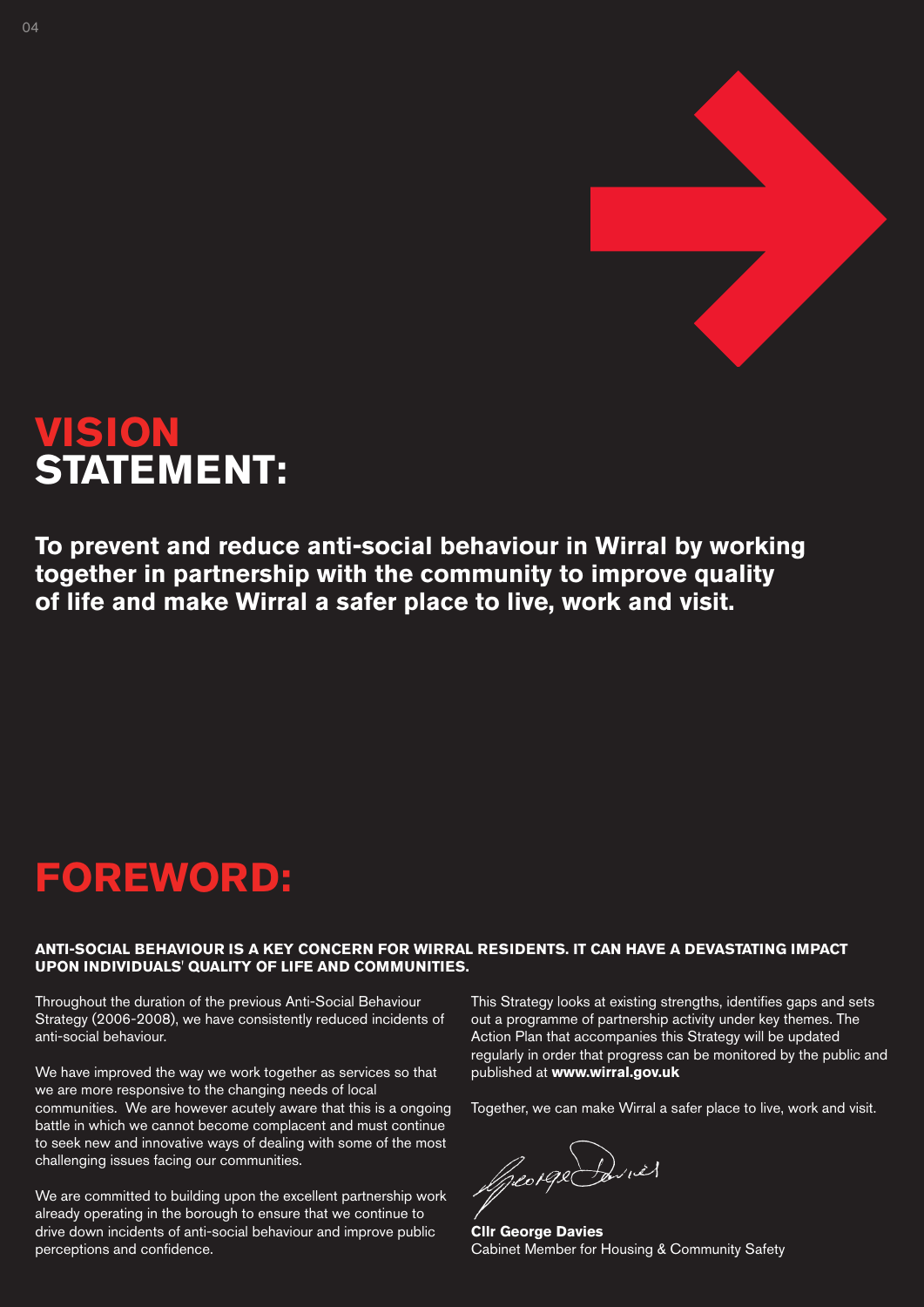## **INTRODUCTION**

This Strategy has been produced by Wirral's Crime and Disorder Reduction Partnership (CDRP). We are a partnership of key agencies involved in tackling crime and disorder and improving community safety, involving elected members and members of the public. The CDRP is committed to building upon existing work to tackle anti-social behaviour (ASB) to deliver our vision.

Many of the recommended actions in the previous ASB Strategy (2006-2008) were successfully implemented and additional initiatives were also put into practice where a need was identified. A small number of recommendations were not actioned; this was either due to there no longer being a need to do so or due to other more pressing demands and priorities from central government. A very small number that were unable to be implemented but still continue to have merit, have been carried forward into the 2009- 2012 ASB Strategy.

The CDRP has recently published a three year Crime & Disorder Reduction Strategy (2009 – 2012). In the forming of this Strategy, the people of Wirral were asked through a variety of means what the crime and ASB priorities were that they wished the CDRP to focus upon. All the responses were collated and analysed and show the community's top five priorities for 2009/10 to reduce crime and disorder to be:

- **1.** ASB caused by groups of youths gathering in public places;
- **2.** Inappropriate use of alcohol by young people;
- **3.** Unlawful damage to people's property (criminal damage);
- **4.** Anti-social use of vehicles;
- **5.** Illegal use of drugs.

This process will be repeated annually.

This ASB Strategy (2009-2012) not only sets out to respond to locally established priorities for tackling ASB, but also reflects the CDRP's aspirations to make Wirral a safer place by creating safer and stronger communities. Tackling ASB is a key priority for Wirral's CDRP and this document builds upon the Crime & Disorder Reduction Strategy, setting out our strategy for dealing with ASB for the forthcoming three years.

The ASB Strategy (2009-2012) is linked and gives consideration to a number of other Wirral strategies and plans<sup>1</sup>; focusing upon

five themes and thirty-four objectives. These objectives are the basis of a comprehensive programme of activity to which all the partners are committed and this Strategy is therefore a framework for action on ASB for Wirral. The Strategy is accompanied by an Action Plan which specifies the time periods being worked to for each individual objective that is to be achieved. The Action Plan is intended to be flexible and responsive and if additional issues are identified throughout the course of this Strategy, these will be added into the Plan.

This Strategy does not seek to focus in detail upon the very good work that is currently being undertaken in Wirral to tackle ASB by a range of partners, although that has been reviewed in the process of developing the Strategy and is set out in brief at the beginning of each 'strategic theme'. Many activities are applicable to multiple themes, but for ease they have been located in the most applicable theme; for example, the work around tackling graffiti impacts on all five themes in varying degrees, however for ease is detailed as current activity within the 'prevention and diversion' theme. This ASB Strategy focuses upon what still needs to be done and what steps we are committed to take to make Wirral a safer place in which to live, work and visit.

### **DEFINING ANTI-SOCIAL BEHAVIOUR**

ASB is any activity that impacts on other people in a negative way and the key to categorising behaviour as anti-social must be consideration of its impact on others.

The term 'anti-social behaviour' includes a variety of behaviours covering a whole range of selfish and unacceptable activity that can blight the quality of community life. Other terms such as 'nuisance', 'neighbour disputes' and 'disorder' are also used to describe some of this behaviour.

For the purpose of this Strategy, the definition of ASB is consistent with that used in the Crime and Disorder Act 1998 and is as follows:

**"behaviour which causes or is likely to cause harassment, alarm or distress to one or more persons not of the same household as the perpetrator".**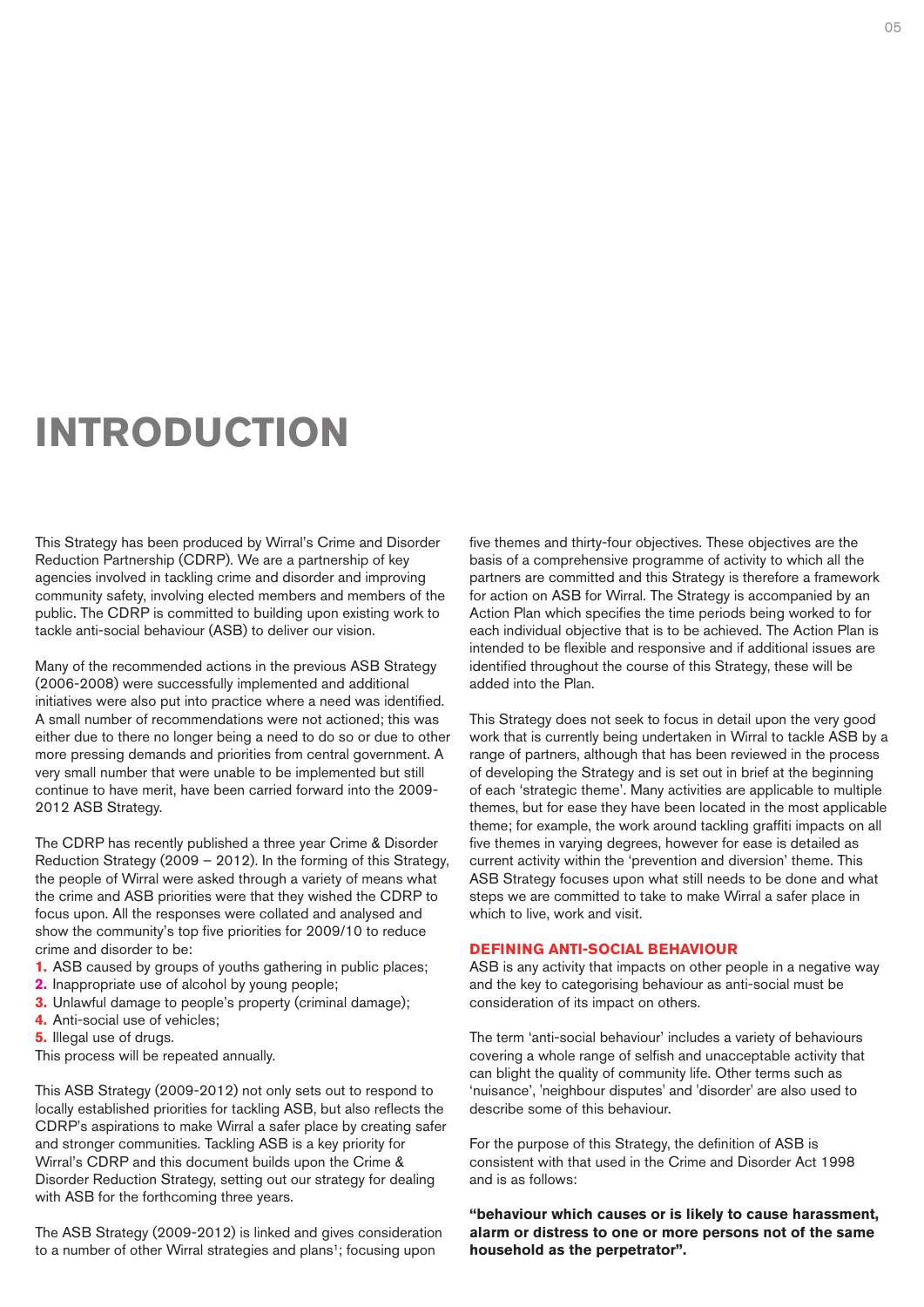## **NATIONAL CONTEXT**

When ASB is allowed to continue unchallenged, the effects for individuals and communities can be devastating. The cost of putting right the damage to both individuals and property and the time spent dealing with the issues can be extremely costly. The effect that ASB can have on individuals and their families can be enormous.

If ASB is not tackled promptly residents lose confidence in the authorities. Some residents are forced to tolerate the behaviour in the absence of any effective action being taken, which has a detrimental impact on their quality of life. Some residents take matters into their own hands, which often fails to address the original problem and results only in consequences for those residents. Some residents choose to leave their homes. Empty properties can be a target for ASB leading to a downward spiral of neglect, further ASB and crime within an area.

A national one-day ASB count conducted by the Home Office resulted in 66,107 reports; that is one report of ASB every two seconds. This snapshot survey estimated the daily cost of ASB at £13.5 million, running into a yearly estimated cost of £3.4 billion.

Tackling ASB is one of the government's key priorities. The first significant piece of legislation, the Crime and Disorder Act 1998, placed a statutory duty on chief police officers and local authorities to work together to develop and implement a strategy for reducing crime and disorder; this Act also introduced Anti-Social Behaviour Orders.

In January 2003, the Home Office created a national Anti-Social Behaviour Unit to lead the government's overall fight to tackle ASB. It was set up to add value to the existing measures to tackle ASB and drive forward new policy and practice. One of the main roles of the Unit was to ensure the promotion of action to tackle ASB in every area of the country where it was needed. This was driven through the TOGETHER Campaign to tackle ASB. The work of the Unit culminated in the Anti-Social Behaviour Act 2003, which clarified, streamlined and reinforced the powers available to practitioners to tackle ASB.

In October 2004, Wirral was designated by the Home Office as a TOGETHER Action Area; an area demonstrating innovation and best practice in tackling ASB. This achievement came with a commitment to:

- take demonstrable action against the perpetrators of ASB
- communicate clearly to the public what can be done to tackle ASB and to publicise successes
- make services to tackle ASB accessible to the public
- ensure that all service providers are signed up to dealing with ASB
- continuously improve the services provided.

In September 2005, the government announced a new crossdepartmental Respect Taskforce, based within the Home Office, with direct responsibility for delivering the Respect Agenda. Respect is about every citizen working together to build a society in which we can respect one another and communities can live in peace together. In January 2006 the Respect Action Plan was launched, which built upon the government's drive to tackle ASB

and reclaim communities for the law-abiding majority. The Respect Action Plan also explained why there was a need to deepen the approach by tackling the underlying causes of ASB, intervening early where problems occurred and broadening efforts to address other areas of poor behaviour. The Respect Action Plan placed greater responsibilities on agencies to tackle ASB.

In January 2007 Wirral was designated as a Respect Area, being at that time one of forty areas nationally who demonstrated a commitment and capacity to do more to tackle ASB and lead the rest of the country. This status required the commitment to deliver five non-negotiables:

- establish a Family Intervention Project (FIP) to challenge and change the behaviour of the most problematic households responsible for ASB;
- deliver parenting programmes for families at risk of or behaving anti-socially;
- demonstrate openness and accountability through 'Face the People' sessions (delivered in Wirral primarily through Area Forums and Neighbourhood Action Groups);
- make a renewed commitment to use the full range of available tools and powers to tackle both the causes and symptoms of ASB
- promote and ensure the adoption of the Respect Housing Management Standard by key landlords in the area.

In October 2007 the Youth Taskforce was created from the Respect Taskforce to build upon the Respect Programme and support local delivery of the government's vision for young people; putting an even greater focus on helping young people to achieve their potential, preventing them getting into trouble and giving and getting respect in their communities. The Youth Taskforce Action Plan was published in March 2008 which set out a triple track approach of tough enforcement action where behaviour is unacceptable; non-negotiable support to address the underlying causes of poor behaviour and better prevention to tackle problems before they become serious and entrenched and to prevent problems from arising in the first place.

The Casey Review published in June 2008 by Cabinet Office, entitled 'Engaging Communities in Fighting Crime' outlines thirtytwo proposals around reducing crime, fear of crime and increasing public confidence. The proposals include, amongst other things, increasing the visibility of community sentences so that offenders 'payback' to the community, minimum standards for neighbourhood policing and dedicated funding to spend on community safety in local areas.

The Youth Alcohol Action Plan was launched in June 2008 by the Department for Children, Schools & Families, Home Office and Department of Health. This outlined the steps the government intended to take to address the drinking of alcohol by young people. This was followed by the cross-governmental Youth Crime Action Plan (July 2008). The Action Plan is a targeted effort to stop those under eighteen years old from committing crimes. Wirral is one of sixty-nine areas nationally to receive funding for a number of activities including increased outreach based youth engagement and provision of activities for young people on Friday and Saturday nights.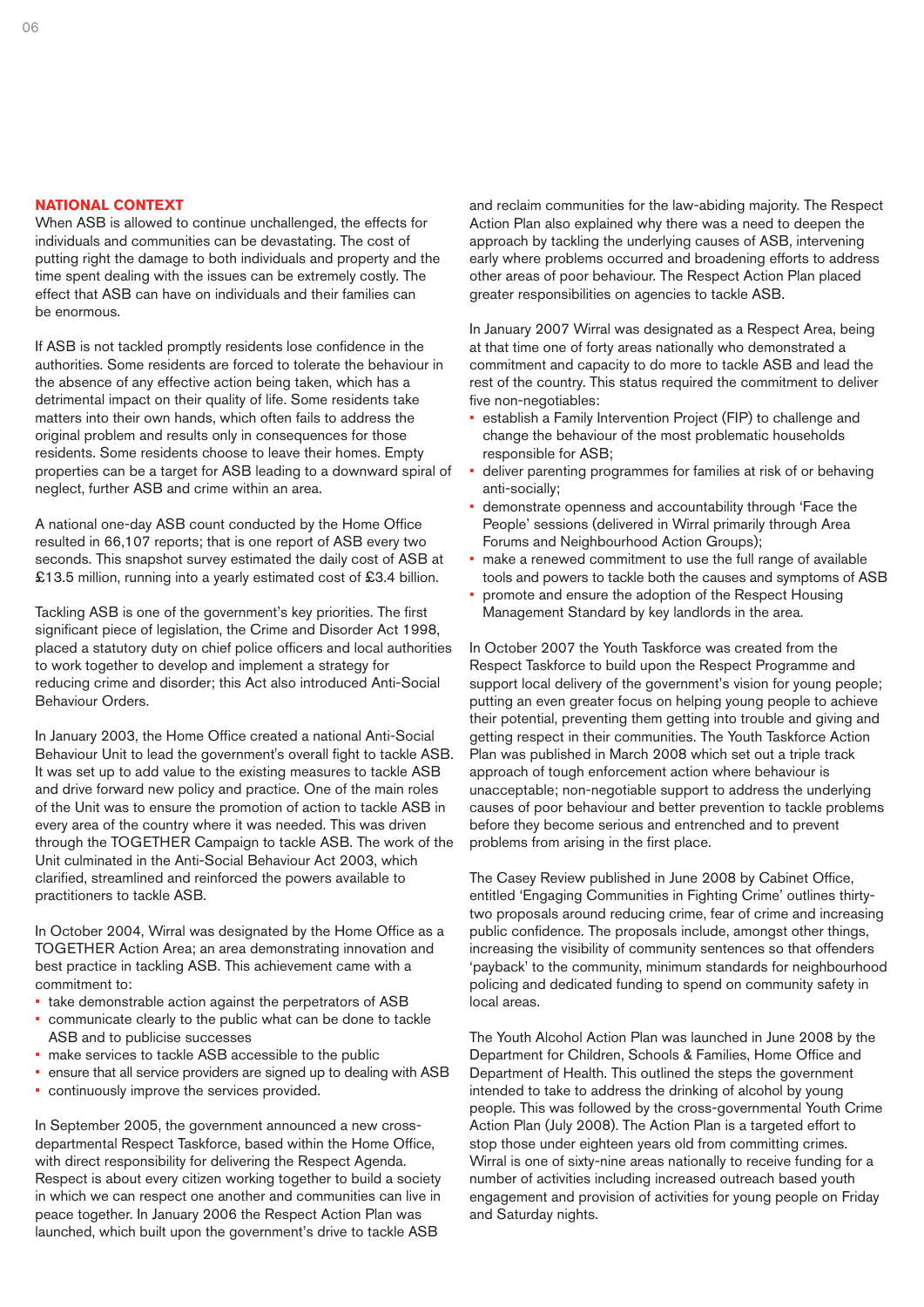#### **LOCAL CONTEXT**

ASB remains a high priority for local communities, with on average 15%3 of all calls for service to the police being made in relation to ASB incidents.

In 2007/8 reports of ASB<sup>4</sup> reduced by 17%; that is 3,793 fewer incidents (compared with 2006/7). 2008/9 saw ASB reduce by 16%; 2,890 fewer incidents (compared with 2007/8). These reductions are illustrated in Figure 1 below.



Figure 1: Three year comparison of ASB calls to the police (Wirral Police Basic Command Unit) 2006 - 2009

There are no national comparators for ASB incidents; however in July 2009 the Home Office launched the ASB Action website<sup>5</sup> that compares the use of tools and powers to tackle ASB by individual CDRP areas. In addition, the social housing sector has access to HouseMark, which is a membership-based organisation helping the sector to improve performance and achieve value for money. This enables, amongst other things, benchmarking around ASB and the identification of good practice.

In 2007/8 offences of criminal damage reduced by 28%; that is 2,098 fewer incidents (compared to 2006/7). 2008/9 saw criminal damage reduce by 27%; 1,448 fewer incidents (compared to 2007/8).

The Home Office operates an internet-based analysis tool, iQuanta, which turns statistical data routinely collected by the Home Office into useful information for understanding and improving crime reduction and community safety performance. This tool is used, in this context, to compare performance around criminal damage offences with other similar CDRP areas. Wirral is the best performing CDRP in terms of criminal damage when compared with other similar CDRP areas<sup>6</sup>.

#### **PERFORMANCE MEASURES**

The vision set out within Wirral's 2025 Sustainable Community Strategy is of a more prosperous and equal Wirral, enabling all communities and people to thrive and achieve their full potential. Local Area Agreements have been made between Wirral CDRP and Government Office. The LAA is the medium term delivery plan for the Sustainable Community Strategy and sets out the three year improvement priorities for Wirral Local Strategic Partnership (LSP). Alongside the introduction of one hundred and ninety-eight National Indicators, Wirral has identified 25 National Indicators and a number of Local Indicators which are priorities for improvement over the next three years. In addition to prioritising a reduction in violent crime, it is a priority to achieve further reductions in ASB also monitored by the LAA (see Appendix 1).

There are six relevant National Indicators that we are now required to address; these are largely based on levels of perception and understanding of ASB and satisfaction with services that aim to tackle and reduce ASB (See Appendix 1). Previous measures of perception showed an improvement; the results of Wirral's Citizen's Panel saw a 16.5% improvement in perceptions around youth disorder from January 2005 to January 20077.

The Place Based Survey (2008) provides information on people's perceptions of their local area and the local services they receive. National Indicator 17 is measured through this survey, which is concerned with the percentage of the public who feel that ASB is a problem in their area. The results released in June 2009, show Wirral's perception percentage at 18.7%; this means 18.7% of those people surveyed considered ASB to be a problem in their area. Wirral's performance is better in this perception indicator than the averages for other Merseyside CDRPs, Metropolitan areas, North-West region and England respectively.

## **ORGANISATIONAL CONTEXT**

This Anti-Social Behaviour Strategy will be delivered through cross departmental and multi-agency working. Delivery of the Strategy will be led by Wirral Anti-Social Behaviour Team. The Team is multi-disciplinary consisting of officers from a number of Council services and seconded officers from Merseyside Police and Merseyside Fire & Rescue Service.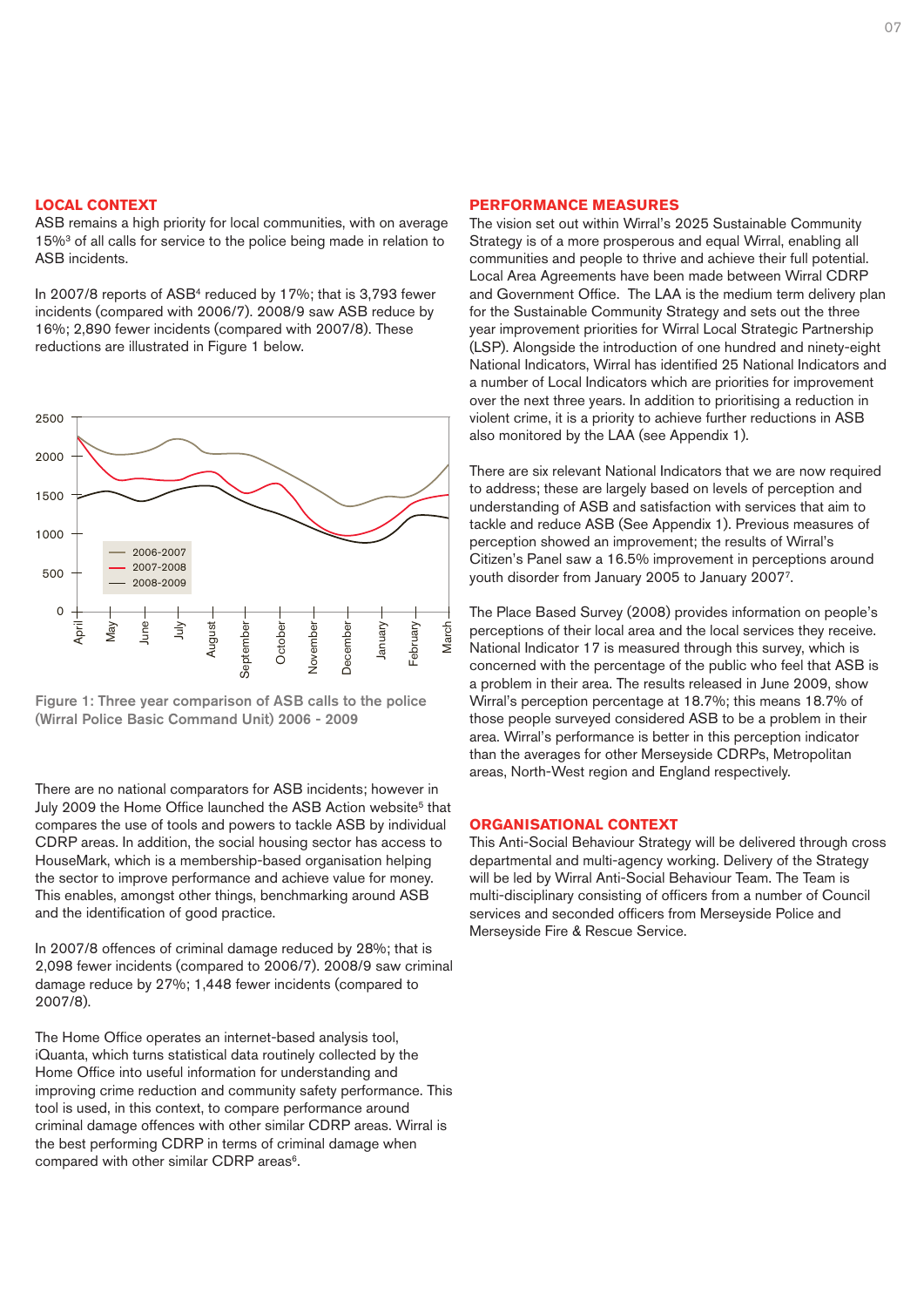## **STRATEGIC THEMES AND OBJECTIVES**

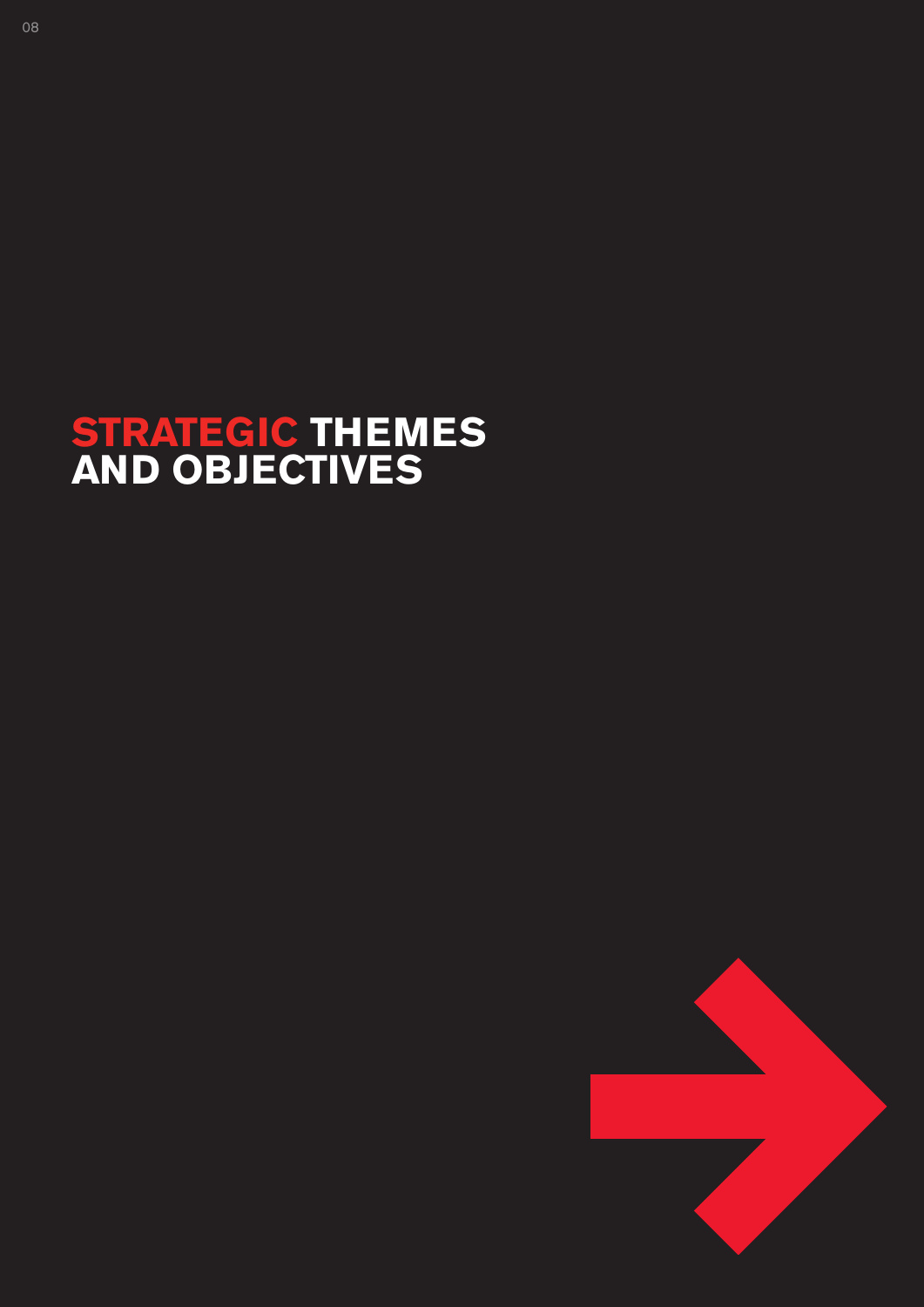## **THEME 1: IMPROVING AWARENESS, PERCEPTIONS & CONFIDENCE**

#### **THIS THEME FOCUSES UPON:**

- **• RAISING AWARENESS ABOUT ASB AND HOW TO REPORT IT;**
- **• HIGHLIGHTING THE CONSEQUENCES OF ENGAGING IN ASB;**
- **• PROMOTING RESPECT AND PRO-SOCIAL BEHAVIOUR;**
- **• IMPROVING PERCEPTIONS OF ASB AND PARTICULARLY PERCEPTIONS OF YOUNG PEOPLE (INCLUDING PROMOTING YOUNG PEOPLE POSITIVELY);**
- **• IMPROVING PUBLIC CONFIDENCE IN AGENCIES TO TACKLE ASB.**

#### **CURRENT ACTIVITY IN WIRRAL:**

## **'It's Your Call' (606 2020)**

'It's Your Call' is a borough-wide reporting and signposting service for ASB, introduced in Wirral in 2005 as part of a Home Office initiative. The service is delivered through the Council's Call Centre and One-Stop Shops across the borough.

## **Area Forums**

Area Forums are the key community engagement method used by the Council at which local people have an opportunity to shape local services. There are eleven Area Forums in Wirral that each meet three times a year; they are a positive and active partnership of local people and organisations working together to tackle local issues. A Community Safety representative attends each and every meeting. In 2008, each Forum was allocated £20,000 to spend on additional Council services; through the campaign 'You Decide'. A number of additional ASB related services were bought by a number of Forums, including deployment of the Anti-Social Behaviour Team's Respect Bus staffed with Enforcement Officers and the Team's Youth Respect Team (youth outreach). The 2009 round of 'You Decide' was released in June.

## **Neighbourhood Action Groups**

Each Police Neighbourhood within Wirral has regular meetings to discuss local issues and to set priorities in order to deal with these issues; these meetings are referred to as Neighbourhood Action Groups (NAGs). Issues related to ASB are frequently discussed.

#### **Events**

Public events are used to raise the profile of efforts to tackle ASB; highlight the consequences of engaging in such behaviour and promote pro-social behaviour (such as the annual Wirral Show that attracts over 250,000 visitors). Agencies regularly participate in national and local campaigns with ASB-related themes (such as the Home Office's 'Not in my Neighbourhood Week' and National Tackling Drugs Week).

#### **Publicising enforcement activity**

Activity taken against the perpetrators of ASB is often publicised through such means as the issuing of press releases and in some circumstances through localised leafleting to residents and businesses where appropriate. The purpose of this is to act as a deterrent to other potential perpetrators; demonstrate to residents that their concerns have been responded to; increase confidence in agencies' abilities to tackle ASB and enable relevant court orders to be effectively 'policed' by the public to allow the prompt reporting of any breaches. There are a variety of options when deciding how and when to publicise a case (including, but not limited to, the methods described above). Decisions are made on a case by case basis as to whether the action taken against a perpetrator should be publicised and if so, the nature of that publicity and how best to achieve the aims identified above having regard to a wide range of factors. Registered Providers of social housing have a key role in publicising successful outcomes to help build confidence and improve perceptions, not only in their own services, but the combined efforts of partners to tackle ASB.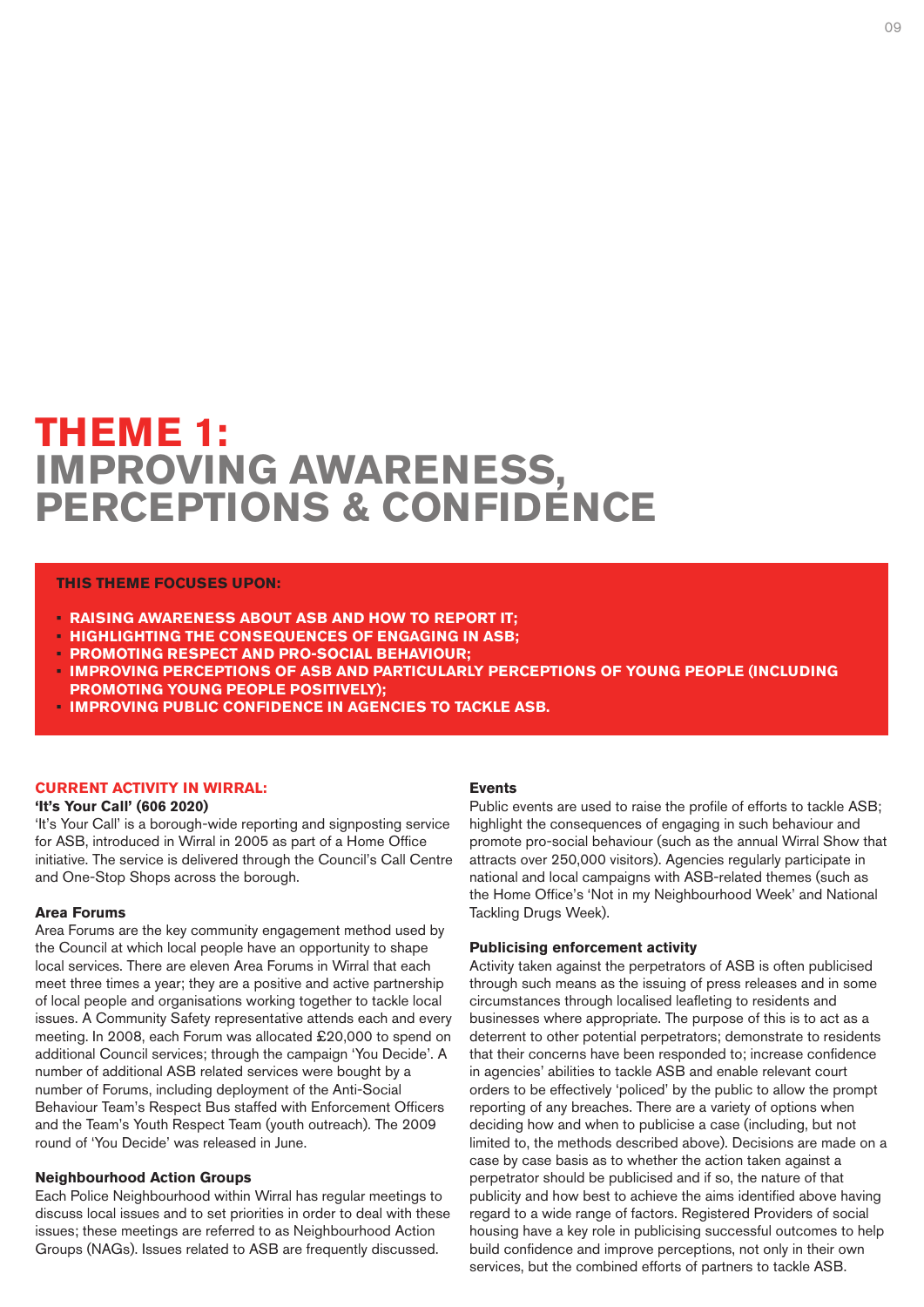#### **Providing information and key messages to the public**

Each Neighbourhood Police Inspector circulates a newsletter every month about activity in their respective neighbourhood, which includes issues relating to ASB. Each neighbourhood also has a dedicated area on Merseyside Police's web site to provide information about activity related to tackling ASB and crime.

Merseyside Police has also recently launched a Force wide campaign; 'It All Adds Up'. The campaign is focused upon demonstrating how the Police and other agencies' performance can make a real difference to people's lives. The campaign delivers messages at a local level that enable local communities to make the link between the information and how it has made a difference to their community (for example, x number of people in this area have been issued with Anti-Social Behaviour Orders). The means of delivering the message is often through the use of 'ambient media', which put simply are messages delivered in unusual and innovative ways (for example, seized motor vehicles on display outside police headquarters).

The press is regularly used as a vehicle to deliver information to the public around ASB. More recently Bluetooth proximity marketing has been used to deliver messages to both adults and young people. The technology enables animated messages and information to be sent to mobile telephones within a particular radius. People can choose to accept or reject a message and over time the technology will be used for social marketing purposes delivering information about ASB related issues such as alcohol misuse.

## **Branding**

All partnership activity is branded with the Safer Wirral logo, representing the partners' commitment and joint working to tackle crime and disorder.This partnership approach does not prevent the work of individual efforts to tackle ASB, such as a specific project, from being branded independently of the partnership. It is important, in particular, that Registered Providers of social housing are seen to be effective in tackling ASB, particularly in relation to lower level breaches of tenancy. As regulated services, it is important that Registered Providers build on confidence by actively promoting their respective ASB service to customers and partners.

## **HATE Crime Multi-Agency Risk Assessment Committee (MARAC)**

A HATE Crime MARAC provides a co-ordinated approach to increasing confidence in reporting HATE related incidents and in doing so identifies areas of concern that can be monitored and responded to in order to tackle such incidents. HATE related incidents include those related to disability, race, religion or belief, gender, sexual orientation and age; this co-ordinated approach is led by the Joint Community Safety Team. All incidents are recorded and monitored on a multi-agency web based database which is developed and supported by the Crime & Disorder Reduction Partnership's Information, Communication & Evaluation Team (see THEME 3).

## **Housing Market Renewal Initiative (HMRI)**

Housing Market Renewal is a £175 million pound regeneration programme which will improve the housing offer in Birkenhead, Rock Ferry, Tranmere and Wallasey through rebuilding, refurbishment and improved management of areas. It is delivered by Wirral Council and partners, such as private developers and housing associations in consultation with the community, working towards revitalising important local communities on the eastern side of Wirral and making places where people want to live, are proud of their home and enjoy a great lifestyle. With continuing levels of crime and ASB being a real problem within the HMRI area, a need for a more preventative, strategic approach was identified. This resulted in HMRI funding being used to pay for a dedicated Enforcement Officer and two Youth Respect Workers (from Wirral Anti-Social Behaviour Team) to tackle the cause and effect of ASB in HMRI neighbourhoods, helping communities through potentially difficult times. This work focuses around engagement with communities to increase confidence in reporting ASB, working in partnership with other agencies and community groups including the Live Wirral Wardens to identify and tackle crime and ASB.

#### **Monitoring satisfaction levels**

The police and Anti-Social Behaviour Team respectively both monitor satisfaction levels of ASB complainants and use this data to shape future service delivery where relevant. Similarly, customer focused monitoring is carried out by many Registered Providers of social housing and by building upon the partnership's monitoring, Registered Providers can assess the impact of their own work and tailor resources to improve customer perceptions and the delivery of ASB services.

### **Monitoring perceptions and views on ASB**

Residents' perceptions around ASB are regularly monitored, primarily in hot spot areas to which the Community Mobile Police Station is deployed (see THEME 5). Views are formally sought across the borough on an annual basis as to the public's priorities around ASB and crime for the forthcoming year.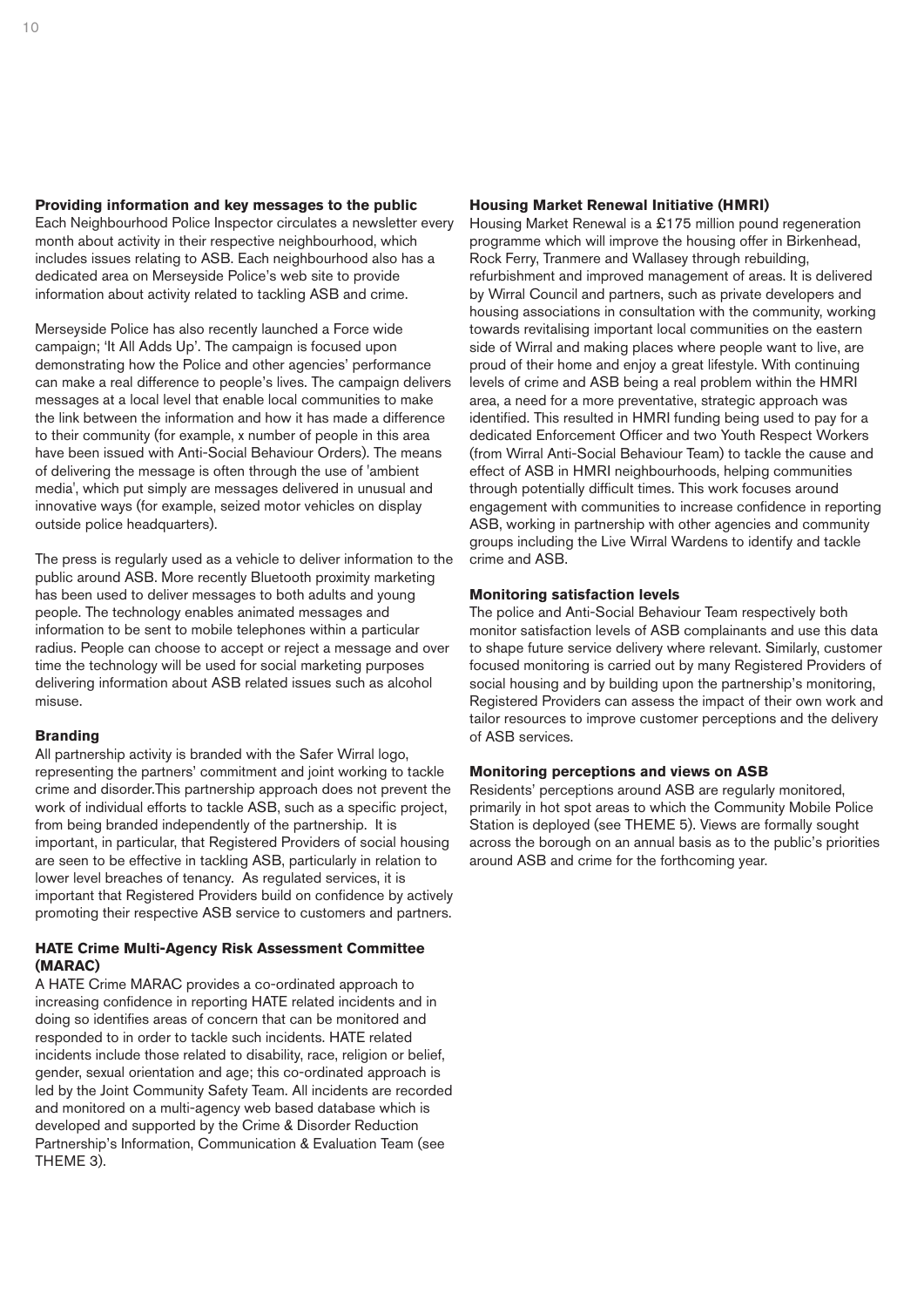#### **OBJECTIVES - WHAT WE WILL DO:**

Whilst we understand most of the reasons that discourage the public suffering ASB from contacting agencies, we will undertake consultation to formally identify the reasons why the public do not report ASB [OBJECTIVE 1]; this will be linked into the areas where our Community Mobile Police Station is deployed (see THEME 4). Positive steps will be taken to challenge these barriers and based upon our consultation, we will undertake where possible targeted campaigns to encourage reporting and provide reassurance about our abilities to tackle ASB. Not least, we will also seek to encourage reporting amongst minority and disadvantaged groups.

The more that people know about action to tackle ASB and crime, the more confidence they are likely to have in their local services and the more likely they are to get involved by reporting crime and acting as witnesses. The Home Office notes that a strong communication strategy will seek to<sup>8</sup>:

- Inform tell the community what action is being taken to reduce ASB
- Explain what we do to tackle ASB and how it works
- Reassure showing that we are genuinely concerned and have the interests of the community at heart
- Engage gain greater understanding of local priorities and concerns by providing opportunities for community involvement and that this is valued
- Provide a supportive response support to victims and witnesses
- Help prevent ASB preventative and diversionary work.

There is a need to extend further the provision of information to the public informing them of efforts to tackle ASB and reassuring them that we are responding to their concerns. We will produce a twice yearly newsletter [OBJECTIVE 2] highlighting work undertaken to tackle ASB. This will be distributed to community groups; local politicians and other relevant groups and individuals and will also be disseminated through the Area Forums and Neighbourhood Actions Groups. We will also update the Council's web pages [OBJECTIVE 3] to include wider information about ASB, which will include a directory of ASB related services.

We will also utilise new technologies [OBJECTIVE 4] to deliver informative messages to communities, including but not exclusively, details of efforts to tackle ASB in their areas and related activities taking place. Internet based social networking and communication sites such as YouTube, Facebook and Twitter will also be used to provide updates on activity to tackle ASB and generate debate and discussion about ASB related issues.

#### We will strengthen our use of Problem Solving Groups

[OBJECTIVE 5] (see THEME 2), which are multi-agency meetings to tackle locational issues of ASB. We will ensure that in areas where we have convened a Problem Solving Group, local residents will receive notification that agencies are working together to address their issues; this will assist in reassuring residents that we are responding to their concerns. Furthermore, whilst residents are currently represented on Problem Solving Groups on an ad hoc basis, we will commit to ensure that residents are routinely engaged in this process and represented on the Groups.

We will increase our efforts to strengthen communities and support the work of the Anti-Social Behaviour Team's Enforcement Officer dedicated to the Housing Market Renewal Initiative (HMRI) area, through the use of a Community Reassurance Vehicle [OBJECTIVE 6]. The vehicle is equipped with CCTV and will be used to provide reassurance to communities in the HMRI area, acting as a deterrent for anti-social and criminal behaviour and fulfilling the role of an information point in the area for residents and agencies. Work will take place from the vehicle that will raise levels of awareness amongst adults, children and young people around ASB and its consequences. This vehicle will also be used where capacity allows in wider areas and for attendance at evictions and the service of legal orders on perpetrators.

A week long multi-agency event was operated as a pilot in 2007 under the banner of Respect Wirral, co-ordinated by Wirral Anti-Social Behaviour Team. This included an Information Day for members of the public, community clean ups and environmental activity and a conference for community groups and local politicians. The event was successful in raising the profile of efforts to tackle ASB, but due to capacity issues was not possible to be run in 2008. We will commit to make Respect Wirral [OBJECTIVE 7] an annual event.

We will provide a programme that sees local politicians formally briefed on the processes for tackling ASB and tools and powers available; through a Respect Programme for Elected Members. We will also provide formal training for Police Community Support Officers (PCSOs) around ASB and policies and processes to tackle it [OBJECTIVE 8].

The positive promotion of young people is currently undertaken on an ad hoc basis. We will seek to promote young people [OBJECTIVE 9] who have made a positive contribution or made an achievement at every opportunity. The Council's Press & Public Relations Team, in partnership with the Youth & Play Service, has recently appointed a Web Editorial Officer to develop and maintain a website aimed at young people in the Wirral area. This will include details of positive contributions made by young people and community-based activity undertaken. Both the Council and Police Press Offices will routinely monitor the number of articles generated by their respective organisations that positively promote young people. Furthermore, we will formally recognise the positive contribution made by young people and the dedicated individuals who work with them to guide and support them. This will be through an annual Recognition Event [OBJECTIVE 10] hosted jointly by Merseyside Police and Wirral Council.

Following the ongoing reconfiguration of the Youth & Play Service, we will increase our use of inter-generation work [OBJECTIVE 11] between young people and adults, with each youth unit (club or street work based) having been set targets to ensure that intergenerational work takes place and is celebrated across Wirral in all four districts of the borough. This work typically will involve young people giving a service to the wider community.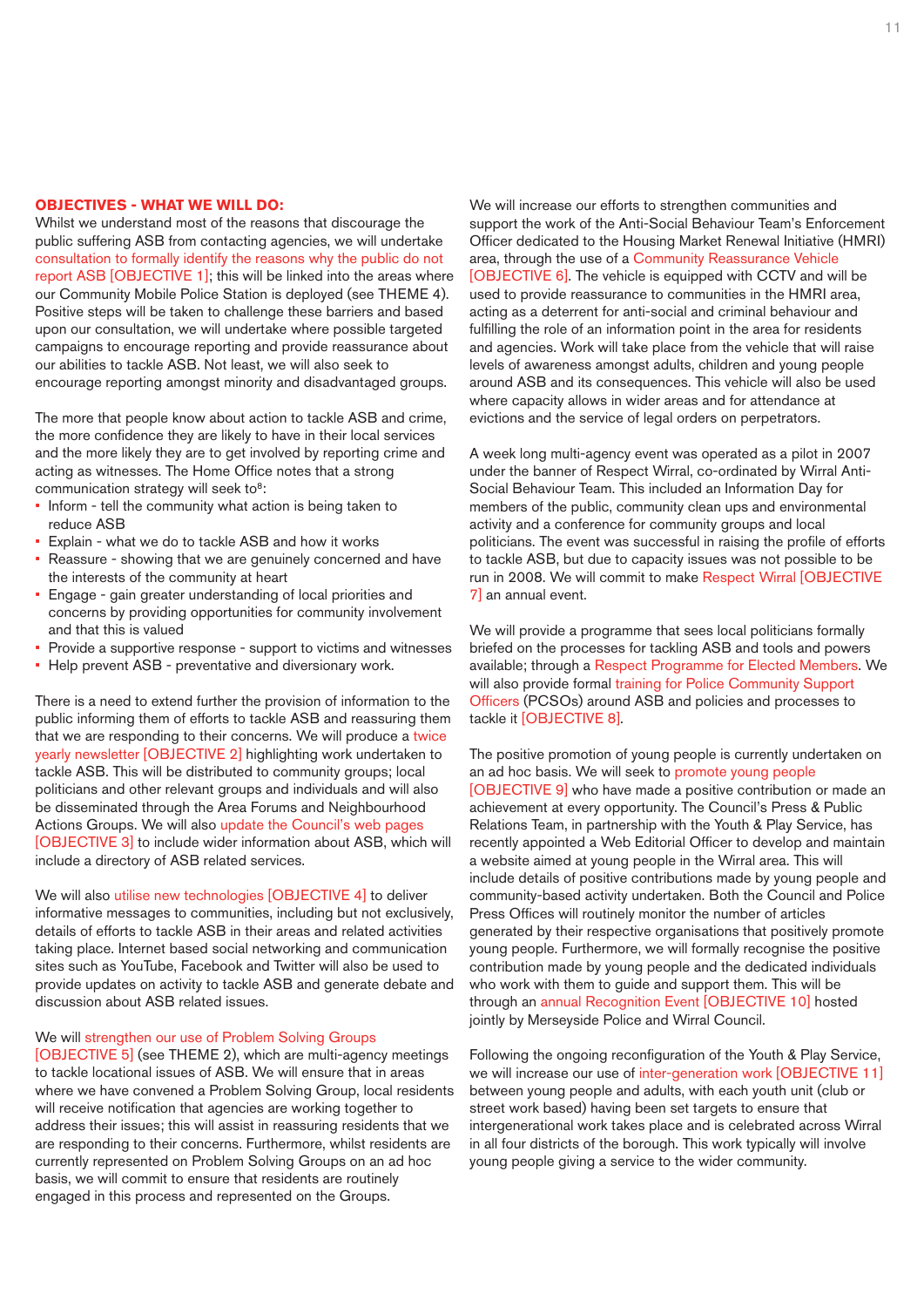## **THEME 2: PREVENTION & DIVERSION**

#### **THIS THEME FOCUSES UPON:**

- **• PREVENTING ASB FROM OCCURRING IN THE FIRST PLACE;**
- **• PREVENTING ASB BY BOTH ADULTS AND YOUNG PEOPLE;**
- **• DIVERTING YOUNG PEOPLE FROM ASB.**

#### **CURRENT ACTIVITY IN WIRRAL:**

**Information, Communication & Evaluation (ICE) Team** Work to tackle ASB is supported by the ICE Team based within the Joint Community Safety Team. The ICE Team co-ordinates all intelligence and performance analysis across Wirral's Crime and Disorder Reduction Partnership (CDRP). The main task of the ICE team is to combine data from agencies within Wirral CDRP to create a holistic picture of crime and disorder hotspot locations and to identify vulnerable victims and persistent offenders. Wirral Police Resource, Tasking & Intelligence Unit (RTIU) and the ICE Team work as a Joint Intelligence Group on all strategic and tactical intelligence data and analysis.

#### **ASB Governance Group**

A multi-agency ASB Governance Group meets on a monthly basis to develop and implement plans to tackle ASB in 'hot spot' locations across the borough. These hot-spots are identified through analysis undertaken of Police, British Transport Police, Fire Service and Wirral Community Patrol data by the Crime & Disorder Reduction Partnership's ICE Team. The Group also provides a response to any emerging issues that are identified by agencies and focuses upon repeat victims. The ASB Governance Group is chaired by the Partnership Development Officer (Chief Inspector) within the Joint Community Safety Team.

## **Problem Solving Group (PSGs)**

Long-standing and/or problematic locational issues that cannot be resolved at the ASB Governance Group are devolved to a multiagency Problem Solving Group (PSG). The members of the PSG work together over a period of time to address entrenched hotspot locations, developing short and longer term responses and sustainable outcomes. It is at these Groups that the use of Section 30 Designated Dispersal Areas<sup>9</sup> will be considered and implemented if appropriate. The PSGs are chaired by the Prevention Co-ordinator within Wirral Anti-Social Behaviour Team.

#### **Respect Consortium**

In June 2007 eighteen Registered Providers of social housing signed up to the government's Respect Standard for Housing Management as part of a local Wirral Consortium. The standard is aimed at social landlords and those who signed up made a public commitment to deliver good services to help stop anti-social behaviour and create a culture of respect. A monthly meeting of representatives from Registered Providers of social housing, coordinated by Wirral Anti-Social Behaviour Team, share information and intelligence related to ASB. Monthly analysis is undertaken by the ICE Team that identifies all offenders that have committed offences connected to Registered Provider stock, enabling social landlords to consistently investigate and, where appropriate, take action against their tenants for breach of their respective tenancy agreements. Whilst Registered Providers are key partners working towards achieving a safer Wirral, they must also be seen by their customers and regulators as an effective service that builds confidence and works effectively at managing their customers' perceptions of how, as landlords, they tackle ASB.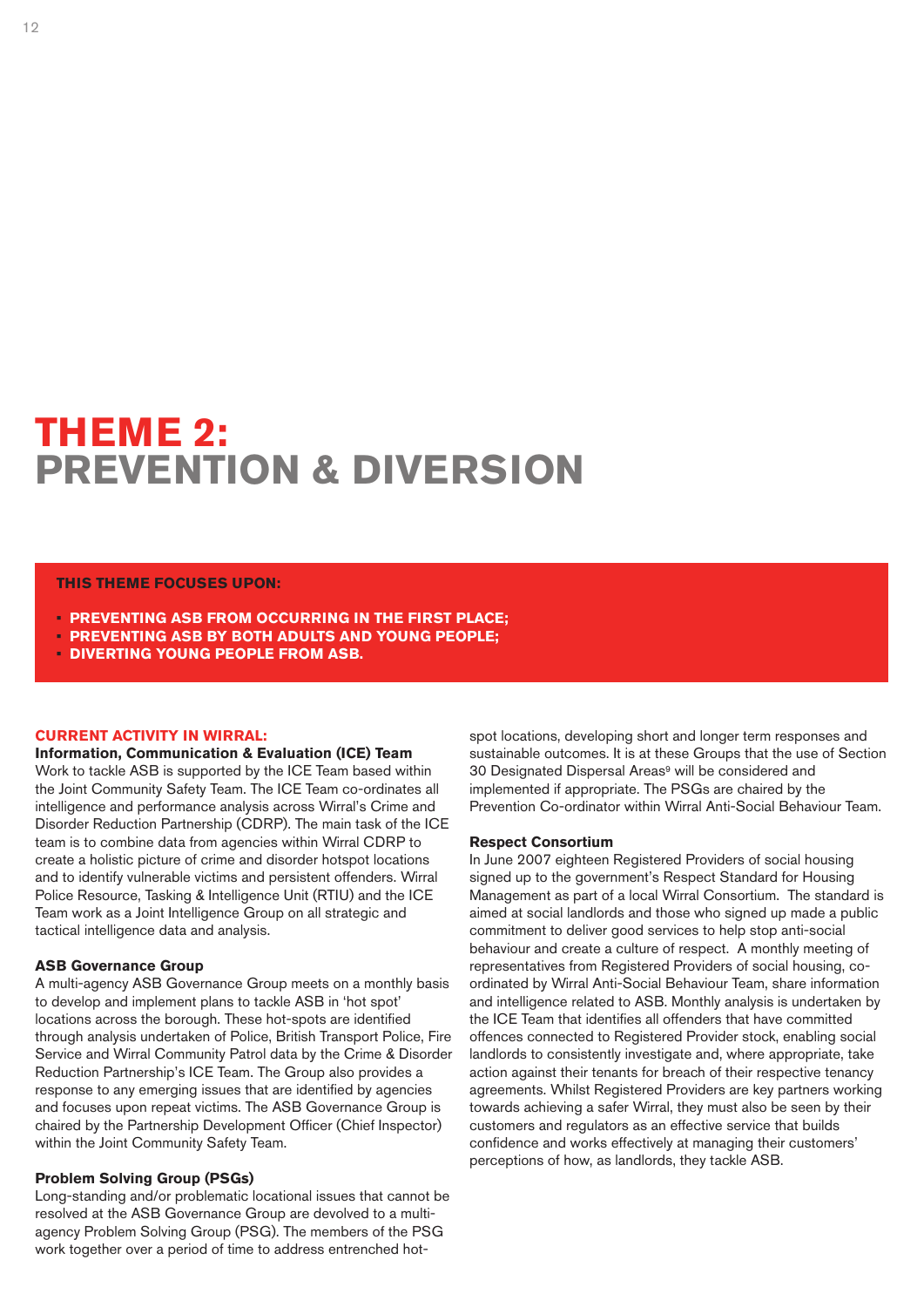#### **Anti-Graffiti Policy & Strategy**

Wirral Anti-Social Behaviour Team, the Council's Streetscene service and Together Neighbourhood Management Pathfinder developed a new comprehensive policy and strategy to prevent and tackle graffiti, launched in September 2008. The policy extended a free graffiti removal service to private residential dwellings and small businesses. The Strategy, which is overseen by an Anti-Graffiti Steering Group, focuses upon six themes including strategic management; graffiti removal; proactive graffiti management; enforcement action; legalised graffiti sites and wider environmental issues.

#### **Mediation**

Whilst mediation is not appropriate in some instances of ASB it can be an effective way of preventing situations from escalating and avoiding more stringent action and additional strain on limited resources; it is therefore particularly effective with low level ASB issues. In Wirral, mediation is delivered by Wirral Mediation Service<sup>10</sup>, who deploys trained mediators to facilitate the reaching of a mutually acceptable agreement between parties to a dispute or community issues.

#### **Safer Schools Programme**

Merseyside Police currently has seven schools officers embedded within secondary schools that support the schools in the delivery of ASB and crime prevention messages. They also deliver key messages in terms of personal safety and good citizenship.

#### **After-school police patrols**

The police officers referred to above also patrol local communities pre and post school time. They also have a presence on the transport system both buses and trains to reduce ASB and bullying.

#### **Respect Programme for Primary Schools**

This seven-week interactive modular programme is delivered in primary schools (two at any one time) by Wirral Anti-Social Behaviour Team, aimed at Year 5 and 6 pupils. The programme is aimed at making pupils aware of what ASB is and the possible consequences. The programme includes a number of classroom sessions and location-based activities, including a trip to a decommissioned courtroom where the pupils take part in a mock trial. The programme is lead by an Education Social Worker and Police Officer seconded to the Anti-Social Behaviour Team and key elements are delivered by other services including Arriva, Merseyrail, Merseyside Fire & Rescue Service, HM Courts Service, Tranmere Rovers FC and the Council's Dog Wardens.

## **Youth Inclusion Support Panel (YISP)**

The YISP is a preventative project aimed at young people (aged 5- 17) who are likely to become involved in anti-social and/or criminal behaviour in the future. Young people are referred by agencies and parents and can make self-referrals. An allocated YISP key worker will, in conjunction with other services, draw up an Integrated Support Plan which includes the young person's behaviour at home, school and in the community; also addressing any parenting requirements. Interventions are usually time limited to twelve weeks and young people will be signposted to other agencies who can continue to offer support if necessary.

#### **Connexions**

Connexions is a free and independent information, advice, guidance and support service for 13 to 19 year olds offering an extended service up until the age of 25 for young people with learning difficulties and/or disabilities. It provides access for all 13- 19 year olds to a Personal Adviser who will help them work out what information or support they need to make successful transition school to employment or further training/education. The service is differentiated according to need; some young people only require minimal intervention while others have to be able to overcome a number of barriers. Personal advisers work closely with specialist workers from other organisations and can help these young people get the extra help they need.

#### **Youth Clubs**

Youth Clubs are in each of the four districts across Wirral. Some owned and managed by the Youth & Play Service11 work in partnership with the voluntary and faith sector by supplying staff and in some cases grants. Youth Clubs are places where young people come to meet friends and socialise and are also places of informal education and learning. Youth Workers, through identifying the learning needs of young people, design a programme of activity to meet their wants and needs. Young people through experience learn skills that equip them for later life.

#### **Positive Activities for Young People (PAYP)**

Positive activities also take place in communities where a range of partners work with young people delivering the same opportunities as in youth clubs but in settings out in the community. This could be on the streets, in parks or at specific venues around a particular activity. Since April 2009, positive activities are commissioned through the Council.

## **Youth Sports Nights**

The Youth Sports Nights project, delivered by the Council's Sports Development Uni<sup>12</sup>, currently provides seven sessions per week across six locations enabling young people to learn in a new environment and achieve awards and qualifications in sport through training and educational programmes. The principal aim is to raise the educational aspirations and levels of physical activity of disengaged young people, who might otherwise be marginalised from society. This project highlights the benefits of sport and physical activity and the sessions are enhanced by a training and education programme. Through the attainment of awards, young people are able to make a positive contribution, both for themselves and for the communities in which they live.

## **Youth outreach and engagement**

Youth outreach activity is currently undertaken by the Council's Youth & Play Service (aimed at 13-19 year olds) and Wirral Anti-Social Behaviour Team (through its Youth Respect Team aimed at young people of any age).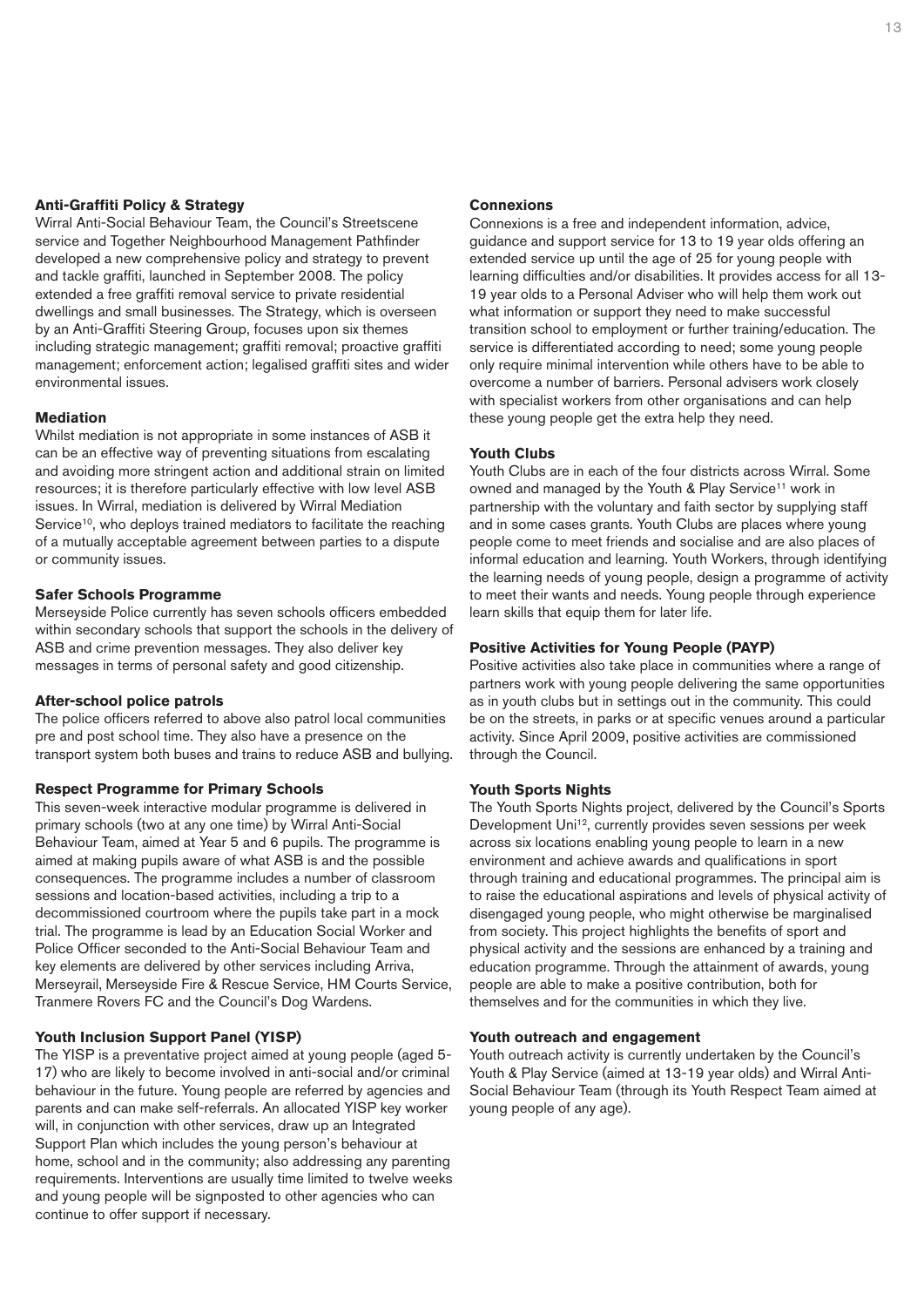#### **Mobile diversionary sporting activity**

Using a van equipped with a wide variety of sports equipment and roof-mounted lighting rig to light dark or unlit areas, diversionary sporting activity is deployed in 'hot-spot' locations of ASB. The 'Sportsmobile' uses Sports Instructors (Community Sports Development Unit) to deliver sessions together with Youth Respect Workers (Wirral Anti-Social Behaviour Team) delivering key messages about ASB and respect.

## **Operation SafeSpace**

This annual operation, comprising Merseyside Police, Merseyside Fire & Rescue and Merseyside Councils, has the specific focus of tackling ASB. Multi-agency activity is targeted in 'hot-spot' parks and open spaces across Merseyside to prevent and reduce ASB by young people throughout the summer months.

## **Training off-licences regarding under age sales**

As part of a Wirral NHS funded project Trading Standards provide training to licence premises staff to reduce incidents of sale of alcohol to under 18s. Trading Standards also signpost off-licences who are concerned about young people gathering outside their premises to the Youth & Play Service's Response service (see THEME 4).

## **Swings & Roundabouts**

Due to its success, Wirral Youth Theatre's<sup>13</sup> 'Swings & Roundabouts' production is in its second year. The play was devised by young people for young people (primarily aged 12-14 years) and considers risk taking behaviour around alcohol and drugs. This hard hitting but funny play has targeted young people in schools, youth clubs and parks. This year has also seen the production support parents and carers with information, advice and guidance available from professionals following the show.

## **Police Cadets**

Two groups involving a total of approximately fifty Wirral young people meet once a week and are involved in various community activities at weekends and at specific events (such as the Wirral Show).

## **Hillside Arson Reduction Initiative**

Analysis shows that during the summer months grassland fires historically increase in hillside areas in Wirral (such as Caldy and Bidston Hill). An Arson Reduction Officer from Merseyside Fire & Rescue Service and Wirral Community Patrol conduct regular cycle patrols throughout the summer months in identified areas at peak times to raise awareness with members of the community around innocent activities that can cause grassland fires, such as the careless use of cigarettes and barbecues. Young people are also engaged with to discourage anti-social fire starting.

## **Dog fouling**

Concerted efforts continue to be made to encourage responsible dog ownership and to reduce irresponsible and anti-social dog fouling. The 2009/2010 'Don't give a dog a bad name' campaign introduced a rolling summer programme of increased evening and weekend enforcement activity focusing on country park areas and the Wirral waterfront promenade areas. The campaign has promoted a new Council reward card scheme to encourage responsible ownership. Increasing enforcement activity to combat fouling and to promote responsible dog walking continues to benefit from the cross-discipline support of Environmental Health staff, Park Rangers, Community Patrol Officers and Police Community Support Officers (PCSOs).

## **West Kirby & Hoylake Shore Initiative**

Wirral Council's Community Patrol and Merseyside Fire & Rescue Service have recently launched an initiative targeting West Kirby and Hoylake shorelines, which will see the patrols in the areas. The aim is to engage with young people about fire safety, alcohol and ASB. Work will also be undertaken with dog walkers linking into the 'Don't give a dog a bad name' campaign.

## **Fixed and mobile CCTV**

Wirral has over a hundred CCTV cameras linked to both the Council and Police respective CCTV Control Rooms. The cameras have full 'pan-tilt-zoom' facility and record twenty-four hours a day, with images stored for a minimum of twenty-eight days. The cameras are used for both crime and disorder and traffic monitoring purposes. In 2007, Wirral was selected by the Home Office as one of only twenty areas in the country to receive funding to introduce 'Talking CCTV' and broadcasting systems are attached to eight cameras in ASB hot-spot areas. This allows CCTV operators to broadcast key messages directly to members of the public or challenge unacceptable behaviour. Additionally, Wirral has twelve 3G mobile cameras in operation in hot-spot locations of crime and ASB. These are deployed by Tranmere Neighbourhood Management Pathfinder and Woodchurch Neighbourhood Management area through their respective Neighbourhood Action Groups and/or Liveability meetings. Wirral Anti-Social Behaviour Team has a separate camera for deployment to support casework or for addressing serious locational issues of ASB.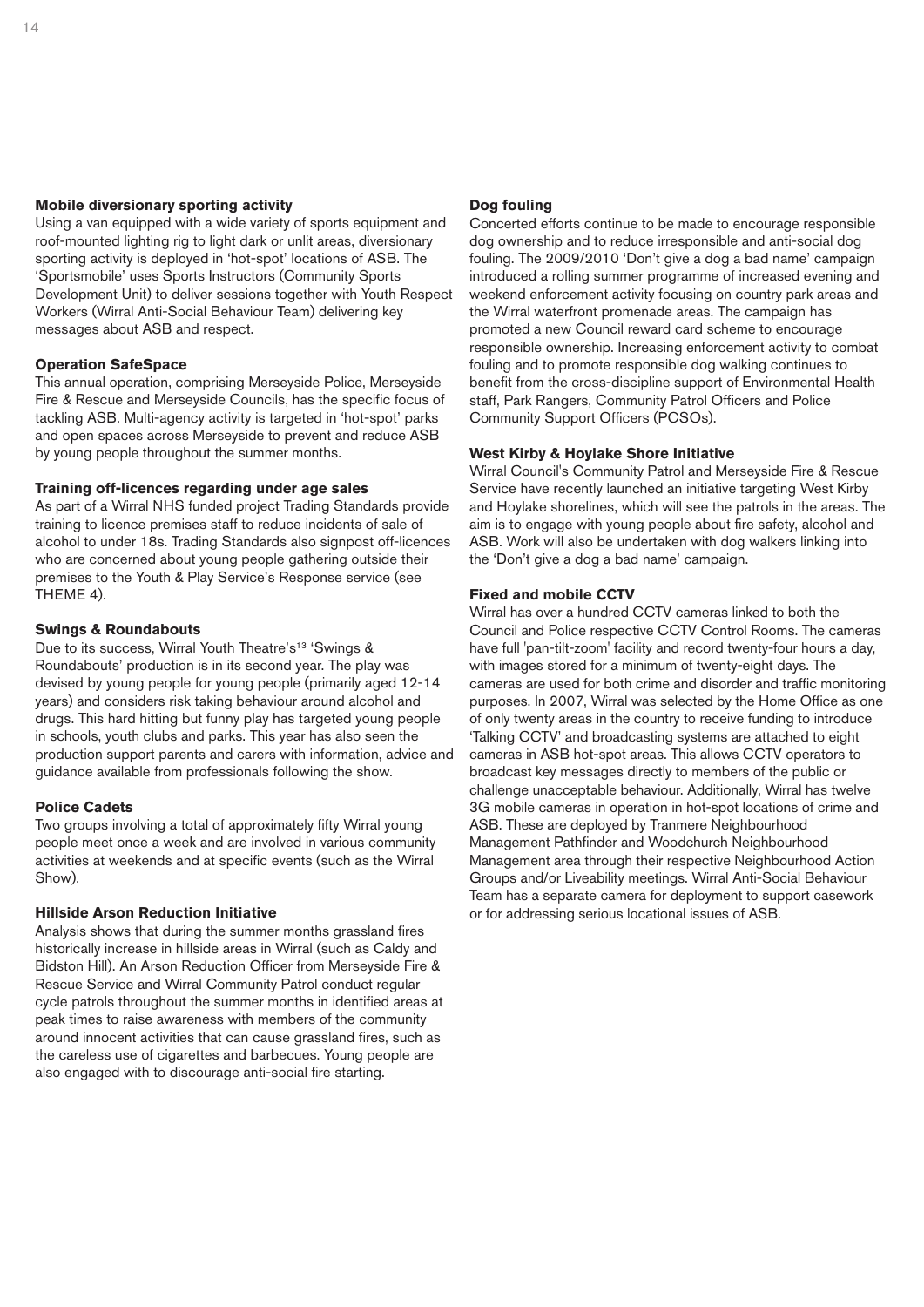#### **OBJECTIVES - WHAT WE WILL DO:**

Designated Public Places Orders (DPPOs)14 are a tool that can be used by local authorities to deal with the problems of anti-social alcohol drinking in public places. Once a DPPO is in place the police can use their confiscation powers to enforce the restriction. It is not an offence to consume alcohol within a designated area, but failure to comply with an officer's request to stop drinking and surrender alcohol without reasonable excuse is. DPPOs have been used in Wirral in specific areas to deal with alcohol-related ASB problems. We are currently investigating the feasibility of covering the entire borough of Wirral with a Designated Public Place Order (DPPO) [OBJECTIVE 12].

One of the keys to success in tackling ASB is educating children at as young an age as possible as to rights and wrongs and what society expects of them as citizens. Whilst there continues to be the deployment of many interventions in schools around ASB and crime, this has been on an ad hoc basis. This is not routinely coordinated between agencies, with some schools receiving significant input and some receiving little or none. A Police Officer seconded to Wirral Anti-Social Behaviour Team will co-ordinate all input into schools [OBJECTIVE 13] in order that areas where there is limited intervention and potentially duplication can be identified.

The use of high-frequency sound equipment, detectable only to young people, has been utilised in Wirral by private businesses to deter young people from congregating in inappropriate public areas; the units are referred to as Mosquito devices. It is not known however, how many devices are in operation within Wirral. An informal analysis was conducted by the Anti-Social Behaviour Team on the purpose and use of Mosquito devises in 2007; it was concluded that, as a general rule, their use would not be advocated by the Team unless in exceptional circumstances. This was based on the view that there were more effective ways of dealing with locational issues of ASB perpetrated by young people; this was not however taken through any formal committee process. Merseyside Police operate a mobile unit installed in a vehicle, which is deployed into hotspot areas across the county. This has from time to time been used in Wirral and the police now use an escalation policy before deployment that requires authorisation by an officer ranked Inspector or higher.

The use of such equipment in Wirral has been requested by a number of residents. However concern has been expressed nationally about the use of the equipment by lobby groups and other organisations. The use of Mosquito Devices will be investigated [OBJECTIVE 14] giving full consideration to any health and safety and human rights issues. As part of this process, thought will be given to whether there is a need to 'regulate' the use of this equipment across the borough and if so, how that might be achieved.

Ball games, particularly football, engaged in by children and young people frequently results in reports of ASB and is a source of annoyance and frustration for many residents, particularly during the summer months. Whilst children and young people have a right to play safely in their neighbourhood, residents have a right to live peacefully in their homes. There are also occasions when this extends beyond playing and enters into the realms of criminal damage, vandalism, trespass, abuse and intimidation. Issues around ball games are responded to on an ad hoc basis and often results in unsuccessful attempts to simply move the children elsewhere and causes conflict within the community. We will develop and implement a comprehensive and responsive approach to nuisance and annoyance caused by ball games [OBJECTIVE 15].

Parkour (often called freerunning) is a form of human movement in which the participants attempt to pass obstacles in the most efficient and fluid way possible. They use such movements as vaulting, jumping, climbing and swinging to conquer obstacles. Parkour is considered to be a discipline rather than an extreme sport; it is a way of thinking and a way of training. It is a method by which to develop spirit and inner strength through movement. Media coverage has shown individuals scaling tall buildings, jumping across vast chasms and performing seemingly superhuman feats. We will continue to work with members of the British Parkour Coaching Association and Beechwood & Ballantyne Community Housing Association to develop the sport in Wirral [OBJECTIVE 16], which is a focal point for this activity due to one of the most well known and internationally renowned practitioners heralding from the area. We will continue to be supportive of this activity insofar as it does not impact upon our ability to adequately deal with any ASB that may arise from participants' behaviour.

Young people are often expected to manage their first tenancy with little or no support. The provision of social housing for young people in Wirral is limited and supported accommodation for this age group is even more restricted. Often unsupported young people can fail to manage their tenancies satisfactorily and nuisance and disorder result. Work will be undertaken by Wirral Anti-Social Behaviour Team with Registered Provider, Forum Housing15, to develop an accredited Respect Programme [OBJECTIVE 17] with their tenants.

A police officer can confiscate alcohol from individuals aged under 18. This power extends to individuals over 18 where a police officer reasonably suspects that the alcohol is intended for a person aged under 18 or has recently been consumed by a person aged under 18. This activity is undertaken routinely by neighbourhood officers, but as part of a wide range of policing duties and priorities. We have recently begun a pilot scheme, using short-term funding from the Youth Taskforce<sup>16</sup> to tackle alcohol fuelled ASB over the summer months. This has seen a roaming patrol of two officers engaged solely in the confiscation of alcohol from young people [OBJECTIVE 18]; branded as the 'Confiscation Cops'. This is targeted in hot spot areas of alcohol related ASB by young people at peak times. The aim is to mainstream this dedicated activity for use at peak times of the year.

Due to demand, we will extend the opportunities for young people to volunteer [OBJECTIVE 19] in activity to prevent and tackle ASB that will enable then to use their skills and experiences to make a positive contribution. The Youth Respect Team will be used as the primary vehicle for this activity.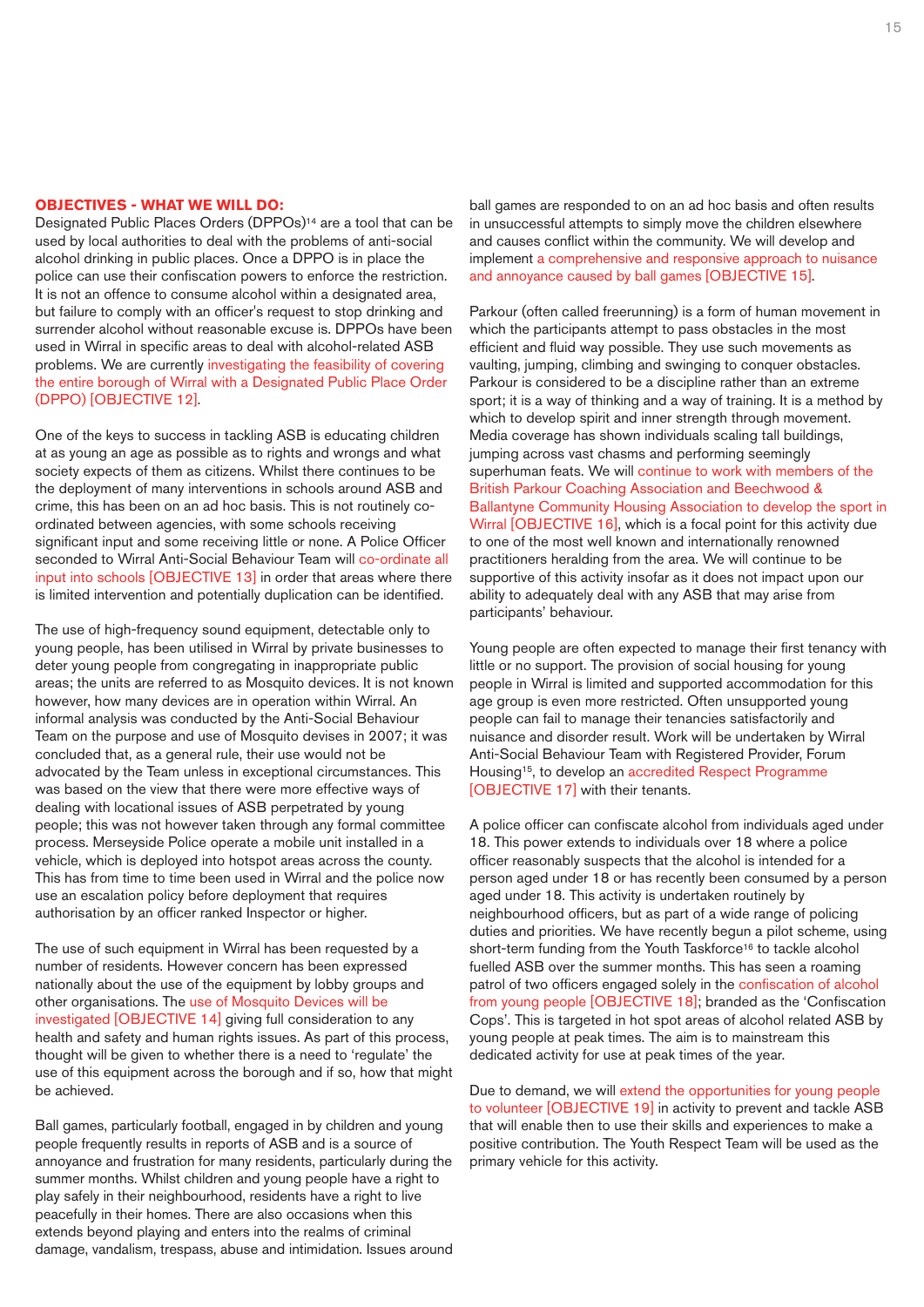## **THEME 3: ENFORCEMENT**

#### **THIS THEME FOCUSES UPON:**

**• PROMPT AND ROBUST ENFORCEMENT ACTION AGAINST THE PERPETRATORS OF ASB, INCLUDING ADULTS AND YOUNG PEOPLE.**

#### **CURRENT ACTIVITY IN WIRRAL:**

## **Wirral Anti-Social Behaviour Team**

The Team was created in January 1998 to tackle ASB amongst Council housing tenants. Over time the Team has expanded and in 2003 offered its services in the private sector; to owner-occupiers and private tenants. Since the transfer of the Council's housing stock in 2005, it is contracted to provide enforcement services to Wirral Partnership Homes and Beechwood & Ballantyne Community Housing Association. All other Registered Providers of social housing deal with their own ASB cases.

### **Use of tools and powers**

The tools and powers available to tackle ASB are used; these include but are not limited to warnings, Acceptable Behaviour Contracts; Anti-Social Behaviour Orders, Demotion Orders; Possession Orders; Anti-Social Behaviour Injunctions; Premises Closure Orders and Section 30 Dispersal Orders.

#### **Housing Benefit Sanctions**

Wirral was selected as one of only eight areas nationally to participate in a two-year pilot scheme for the sanctioning of Housing Benefit in relation to ASB. The scheme, launched in November 2007 allows for tenants who have been evicted for ASB and who refuse support to address the underlying causes of their behaviour, to see a deduction in their housing benefit or see it ultimately stopped. The sanctions are designed to tackle ASB by discouraging unacceptable behaviour and encouraging tenants to address the causes of their behaviour, providing a longer-term and more sustainable reduction in ASB.

#### **Surveillance**

Overt and covert surveillance is used to gather evidence of antisocial and criminal behaviour. Covert surveillance is used in compliance with the Regulation of Investigatory Powers Act 2000 (RIPA). Surveillance has been used successfully to take action against the perpetrators of ASB.

#### **Liaison with CPS**

A seconded police officer within Wirral Anti-Social Behaviour Team is a designated point of contact with Merseyside's Crown Prosecution Service, facilitating the effective communication of agency information in relation to various court orders and their enforcement.

#### **Tackling truancy**

A range of tools are deployed to tackle truancy; these include casework by Education Social Workers, group work within schools, parenting support, the Konnecta Bus project and truancy sweeps which are undertaken in conjunction with Merseyside Police. The powers used to tackle truancy include the use of Fixed Penalty Notices and ultimately prosecution.

#### **Under age sales**

Trading Standards works with Police Licensing to conduct test purchasing operations to detect the sale of alcohol to under 18s. Offenders face Fixed Penalty Notices or prosecution. Increasing use is being made of powers in the Licensing Act 2003 to bring offending businesses' alcohol licences into review. The Council's Licensing Panel can suspend or revoke a licence or apply additional conditions to prevent the risk of alcohol being sold to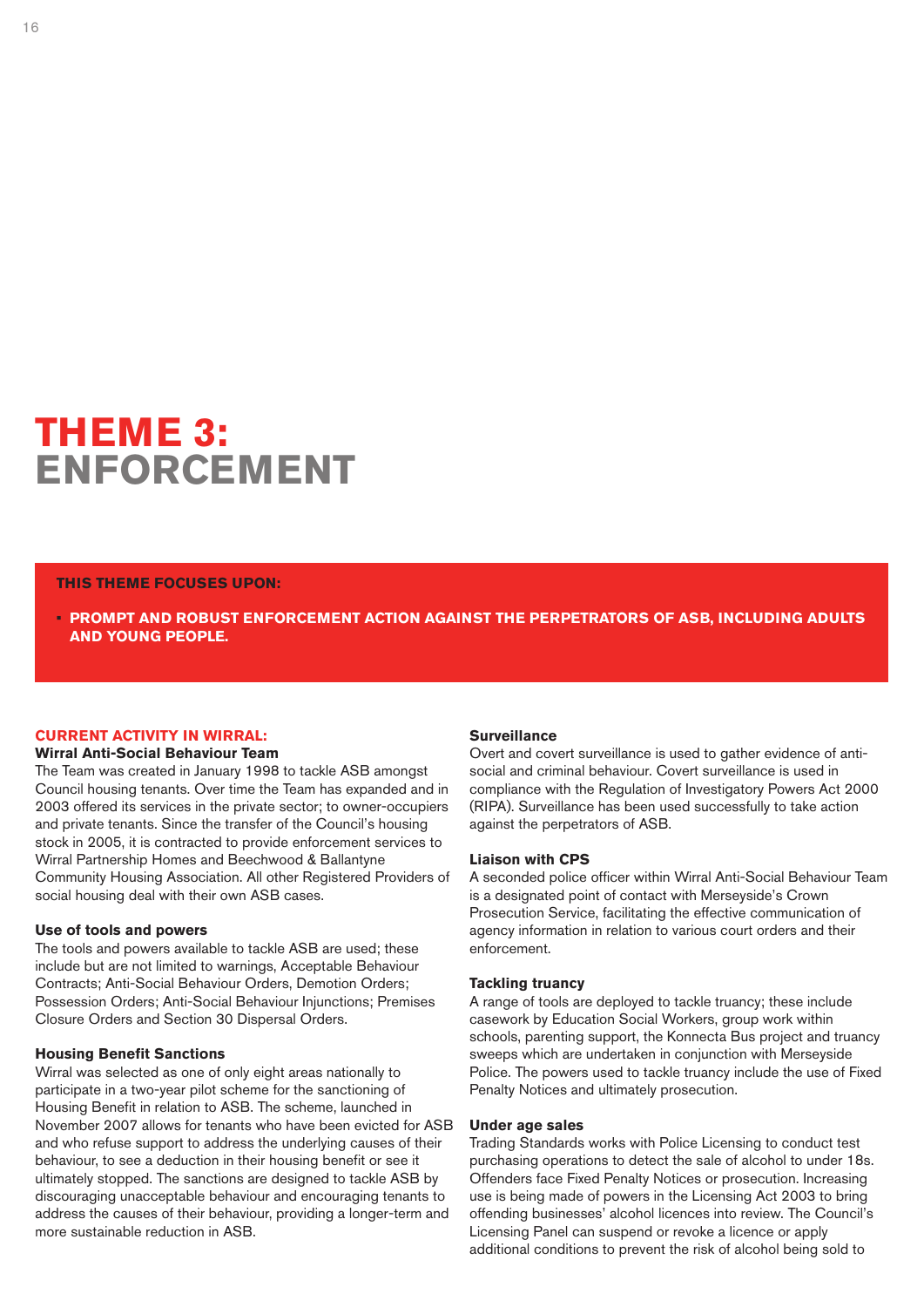young people. Work is also undertaken to address the problem of proxy purchasers (adults buying alcohol for young people).

#### **Noise nuisance**

The Pollution Control Section (based within Environmental Health) responds to complaints regarding statutory noise nuisances (such as noise from barking dogs, DIY, loud music and commercial/industrial activities). Information and advice is provided in response to around one thousand requests for service each year. Complainants are usually required to keep a log of the noise nuisance as and when it occurs and in appropriate cases noise monitoring equipment will be installed to obtain evidence. Intervention and enforcement action will be taken to abate noise nuisances where required which includes the seizure of noise making equipment and prosecution.

#### **Unwitnessed Criminal Damage Initiative**

Following identification that social housing suffers higher levels of criminal damage an initiative was created in the spring of 2007 between the police, Registered Providers of social housing and Wirral Anti-Social Behaviour Team to tackle unwitnessed criminal damage amongst social housing stock. This sees joint visits to tenants' homes and in circumstances where a complaint of unwitnessed criminal damage is found to be false, the issuing of Fixed Penalty Notices (for wasting police time) and tenancy enforcement action by the landlord.

#### **Tackling vehicle nuisance**

Merseyside Police uses confiscation powers to deal with nuisance caused by mini motos. In addition, Operation Tango specifically targets uninsured cars.

#### **Operation Banger**

An annual multi-agency planned response to ASB issues connected to Mischief Night, Bonfire Night and Halloween. This includes the removal of fire making material and bonfires by offenders engaged with the National Offender Management Service (Probation); work with shops and businesses related to the sale of eggs and flour to young people and robust enforcement activity, including action to seize illegal or improperly stored fireworks.

#### **ASB Taskforce**

The ASB Taskforce is a joint initiative between Merseyside Police and Merseyside Fire & Rescue Service launched in 2006. The Taskforce is deployed into hotspot locations across the county and incorporates specifically designated ASB Advocates within Merseyside Fire & Rescue Service. The remit of the Taskforce is to tackle ASB related behaviour that includes secondary fires, hoax calls, incidents of violence at work and malicious criminal damage; the Taskforce takes an approach of both engagement and enforcement. The team works closely with the Fire Service's Arson Reduction Advocates and Police Officers and Police Community Support Officers (PCSOs).

#### **Landlord Accreditation Scheme**

Much work has been undertaken with private landlords through the established Landlord Accreditation Scheme (LAS). The Scheme is voluntary for private landlords, designed to recognise good quality, well managed accommodation in the private sector.

#### **OBJECTIVES - WHAT WE WILL DO:**

We will procure an electronic case management system [OBJECTIVE 20] to assist in the efficient and effective management of cases dealt with by Wirral Anti-Social Behaviour Team, which are currently managed through a paper-based system. This will be a joint venture with Wirral Partnership Homes which will provide the additional benefit of electronic data being available in all cases referred to the Team through its ASB Contract with the social landlord.

Discussions have recently taken place between the Anti-Social Behaviour Team and Birkenhead County Court to review how cases are progressed. Working practices with HM Courts Service are to be agreed [OBJECTIVE 21] to ensure that cases move through the system as efficiently as possible. We will also formally evaluate breaches of enforcement orders and contracts [OBJECTIVE 22] to review their continued effectiveness, addressing any issues as and when they arise.

Evidence is crucial to successful enforcement action and directed surveillance is utilised by Wirral Anti-Social Behaviour Team to corroborate evidence provided by witnesses. An assessment will be made of the demand for the provision of directed surveillance as a fee-based service [OBJECTIVE 23] to Registered Providers of social housing.

In circumstances when the Anti-Social Behaviour Team has been working in an area, a number of instances have been identified whereby the ability to issue (or warn about issuing) Fixed Penalty Notices would have been effective in tackling ASB. We will investigate the possibility and appropriateness of Enforcement Officers within the Team being able to issue Fixed Penalty Notices [OBJECTIVE 24] to increase the robustness of its activity.

#### Links with private landlords will continue to be developed

[OBJECTIVE 25] in terms of their role in dealing with tenants who engage in ASB, which will include the development of an information guide for private landlords that includes advice on how to deal with anti-social tenants and templates of relevant documents for use. This will be supported by specialised surgeries to provide support and assistance to landlords in managing their tenancies effectively.

#### Efforts to tackle truancy will be strengthened [OBJECTIVE 26] with

Safer Schools Officers better linked into enforcement activity tackling unauthorised school absence. Additionally, truancy sweeps will become a more prominent feature in multi-agency events and activity to tackle ASB, such as the deployment of the Community Mobile Police Station (see THEME 5). Activity will be further strengthened through specifically targeting the Housing Market Renewal area with additional activity; this will include using the proposed Community Reassurance Vehicle for tackling truancy (see THEME 1).

As part of the 2009/10 work programme for 'Environmental Health Merseyside', Pollution Control officers across the Greater Merseyside and Cheshire region will carry out a review of current working arrangements between each Authority, investigating current and future opportunities for partnership working with other agencies in respect of noise issues. Findings from the review will be collated and used to prepare, as a tool for improved engagement, a good practice report on noise related ASB issues [OBJECTIVE 27].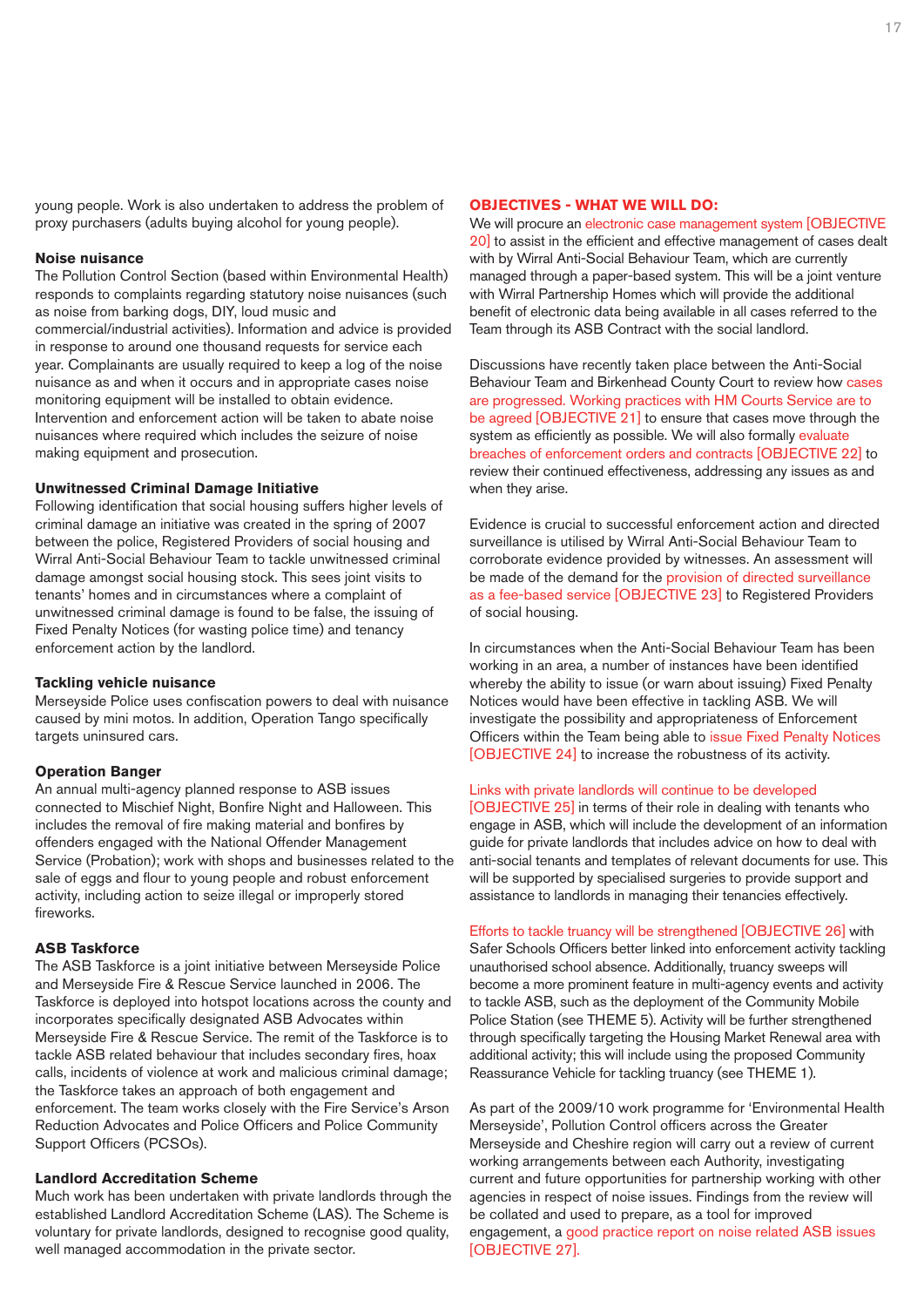## **THEME 4: RESETTLEMENT, REHABILITATION & TARGETED YOUTH SUPPORT**

#### **THIS THEME FOCUSES UPON:**

- **• TACKLING THE UNDERLYING CAUSES OF ASB;**
- **• PROVIDING TARGETED SUPPORT FOR YOUNG PEOPLE;**
- **• TAKING AN INDIVIDUAL AND WHOLE FAMILY APPROACH TO TACKLING ISSUES.**

#### **CURRENT ACTIVITY IN WIRRAL:**

**Wirral Family Intervention Project (Wirral FIP)**

The Family Intervention Project, launched in October 2007, works with the most problematic families to bring together the assertive delivery of support services with sanctions and possible enforcement action to increase a family's motivation to change their behaviour. The FIP is delivered on behalf of the Council by registered charity Action for Children and considers the needs of the whole family balanced with the needs of the community.

#### **Parenting**

Parenting support is available to parents of young people involved, or at risk of being involved, in anti-social and/or criminal behaviour. There are many facets to parenting including one-to-one support, parenting groups, telephone support and drop-in sessions. The support helps to build confidence by raising parents' self-esteem; improving communication; balancing 'love with limits'; provide alternative parenting methods and effective strategies to manage challenging behaviour while promoting positive, caring family relationships. Effective parenting acts as a protection against poverty and unemployment, social exclusion, poor academic achievement and involvement in crime and ASB.

#### **Challenge & Support Project**

Wirral is one of fifty-two areas nationally delivering a Challenge & Support Project, which is a multi-agency process of intervening with young people engaged in ASB or at risk of engaging in ASB in terms of both challenge (enforcement) and support (intervention and diversion). Any agency can refer a young person into this process and representatives meet at a monthly Respect Panel to determine the most appropriate course of action in respect of each young person.

#### **TEAM Initiative**

This activity is run by the Army (Mercian Regiment) targeted at young people engaged in the Challenge & Support process. A one-week residential insight course is supplemented with mentoring for those young people who wish to join the Army.

#### **Youth Inclusion Programmes (YIPs)**

The aim of the YIPs is to engage young people in five areas of deprivation in positive activities. Hosted by Wirral Youth Offending Service, a Junior YIP (JYIP) operates for children aged 8-12 years and a Senior YIP for (13-17 year olds), working with forty-five and fifty young people (plus 15-20 peers) respectively at any one time. The young people complete activities to increase self-esteem and build positive relationships with peers and family. One-to-one work is completed with young people they have identified as being "high risk". This work is identified through assessment and could range from anger management, peer pressure and tackling ASB. JYIP's Prevention Programme on the Wirral is time limited; the time allocated to working with a young person is twelve weeks, although this is often exceeded because of need.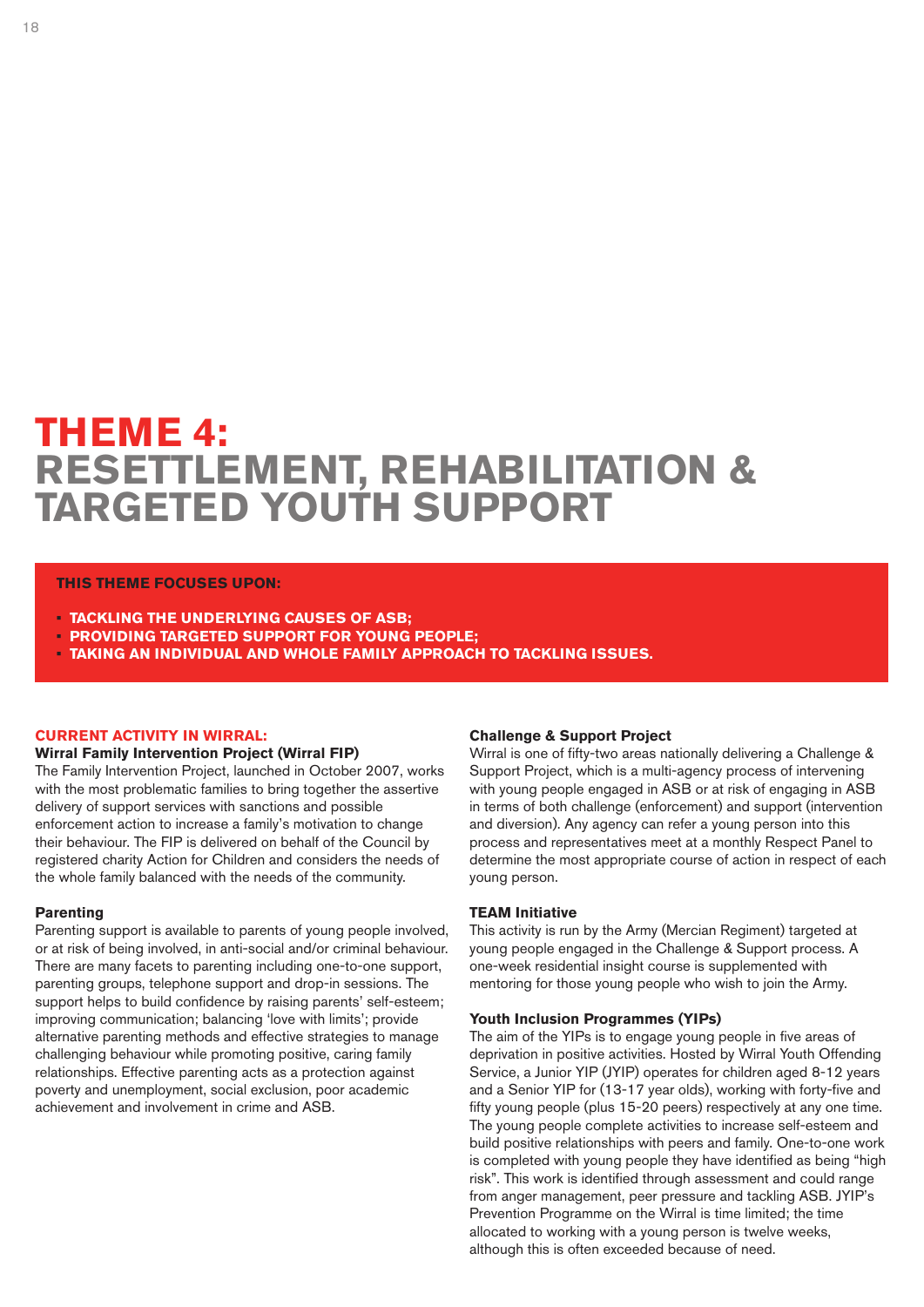#### **Positive Futures**

Positive Futures is a national social inclusion programme using sport and leisure activities to engage with disadvantaged and socially marginalised young people. The aim is to have a positive influence on young people's lives by widening horizons and providing access to new opportunities within a culturally familiar environment. Sport and leisure activities are used as a catalyst to encourage project participation and young people are steered towards education, training and employment. Wirral's Positive Futures project is managed by the Council's Sports Development Unit and has strong partnership links with Wirral Drug & Alcohol Action Team and Wirral Anti-Social Behaviour Team. Activities are primarily focused upon Friday and Saturday evenings.

#### **Response**

Response is part of Wirral Youth & Play Service, providing a borough-wide service for young people aged 13-19 years and providing specialist support to vulnerable young people including those at risk of substance and alcohol misuse, homelessness, sexual exploitation, teenage pregnancy, low self-esteem, stress, abuse, poor health and poverty. Many of the young people referred have complex needs, requiring intensive support from the service and young people are catered for on an individual basis to address a wide variety of needs. The drug and alcohol services within Response provide specialist interventions for targeted young people including case work, care plans, brief interventions following alcohol related offences, bespoke education sessions, an alcohol drop-in service, diversionary activities and outreach services and information and advice and support to young people who have attended Accident & Emergency.

## **Multi-Systemic Therapy (MST)**

An evidence based method of intervening with young people (aged 11 -17 years) who are at risk of care or custody, with the aim of improving the lives of individual children and their families, reducing ASB and making a contribution to reducing high cost care placements outside of Wirral. The pilot commenced in 2009 and is a partnership between Wirral Children & Young People's Department, Youth Offending Service, Primary Care Trust and the Cheshire & Wirral Foundation (NHS) Trust.

#### **Mentoring**

Mentoring is a well established practice within Wirral Youth Offending Service and is a process by which young people are supported by a designated mentor with the aim of reducing offending and the risk of reoffending and increasing self-esteem, motivation and self-confidence. Mentors within the service are volunteers from the community who undergo a comprehensive training programme. Mentors are also used as part of the Youth Offending Service's preventative work.

#### **Young Person's Alcohol Intervention Project**

This is a multi-agency partnership that sees young people either found in possession of alcohol or engaging in alcohol fuelled ASB by the police, confiscated of alcohol and referrals made to Response for an intervention related to alcohol misuse and/or Challenge & Support. Parents are contacted as part of this process.

#### **Operation StaySafe**

The Operation is a multi-agency response to unsupervised young people who are out at night and at risk of becoming victims of crime or of being drawn into criminal behaviour. Targeted operations are conducted to take young people found at risk to a place of safety to be collected by their parents/carers using safeguarding laws<sup>17</sup>. The Operation sees a range of follow-up actions put in place to stop problem behaviour from recurring, including referrals to Response and into Challenge & Support where appropriate. 2009/10 will see a total of twelve targeted StaySafe Operations in hot spot locations across the borough.

#### **Tackling alcohol misuse**

Through a range of innovative services, NHS Wirral is working with partners to reduce alcohol misuse to prevent and tackle local problems, reduce health inequalities and contribute to tackling crime and disorder. Over the past year a number of innovative services have been introduced including:

- The provision of advice, information and public awareness campaigns for the general public about sensible drinking levels;
- A new local service, including a range of organisations and involving twenty-seven pharmacies, set up to screen a minimum of two thousand people, providing brief advice and support;
- 1,348 people receiving specialist treatment for more serious alcohol problems;
- A new community based alcohol project to provide day and aftercare for high risk and dependent drinkers;
- Development of crisis intervention services to support vulnerable and dependent drinkers.

#### **Integrated Offender Management**

In November 2008, an Integrated Offender Management approach to reducing re-offending was implemented. This is built upon the success of the Prolific and other Priority Offender (PPO) scheme and the Drug Intervention Programme (DIP) to identify, prioritise and manage those individuals responsible for prolific offending and ASB. The Integrated Offender Management approach focuses on targeting the resources of partner agencies at offenders causing the most concern to our communities; who pose the highest risk of re-offending. It manages a selected and locally defined cohort of offenders who are in the community. Aimed at addressing issues believed to be the 'drivers' for their criminality, the approaches look at the individual in a holistic way, including their families and consider interventions relating to drugs, alcohol, mental health, employment, training, housing and benefits. A 'Repeat Offender' Multi-Agency Risk Assessment meeting is held each month to consider referrals, agree an action plan for each individual, review outcomes and monitor progress.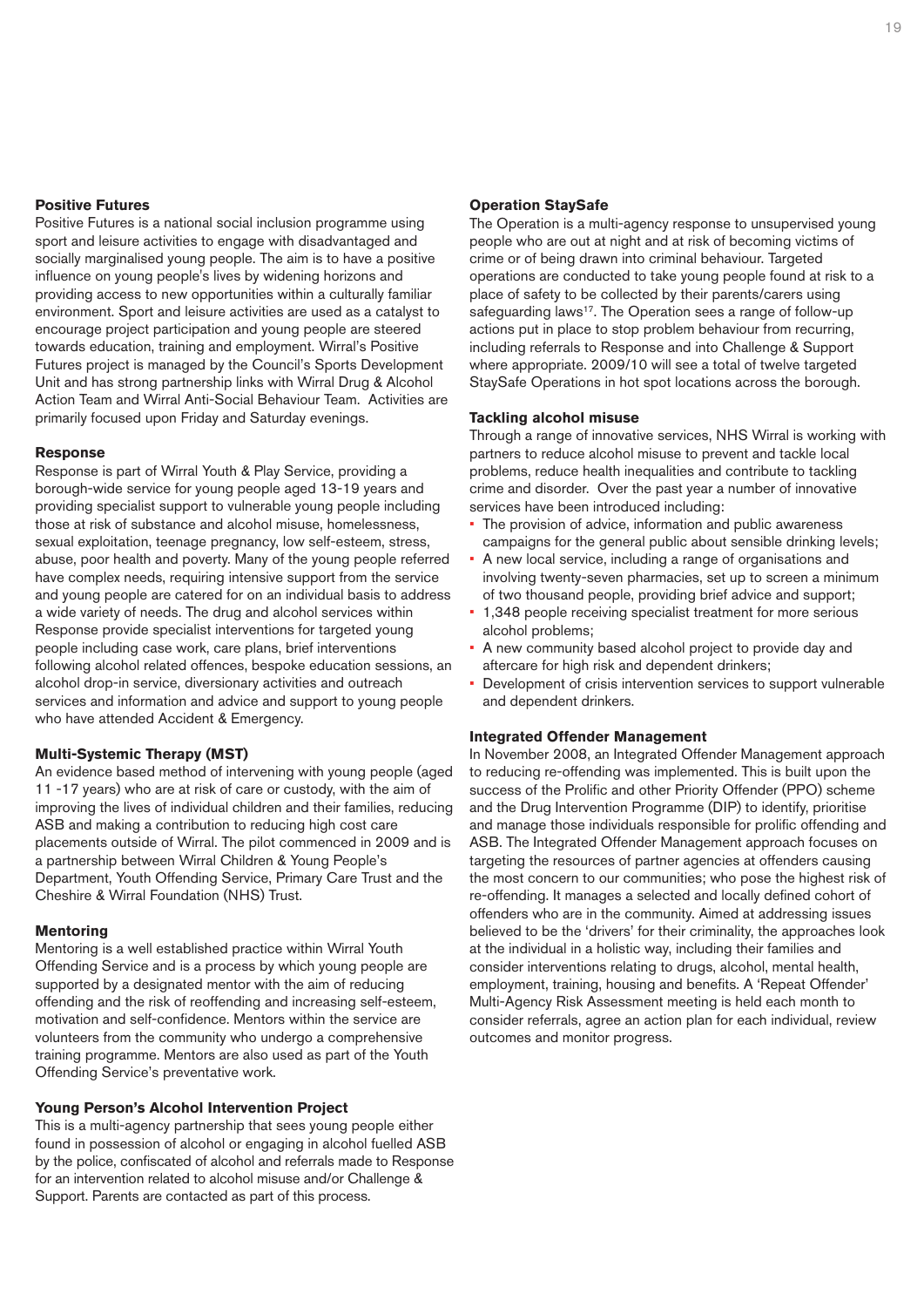## **Integrated Youth Support (IYS) & Targeted Youth Support (TYS)**

Integrated Youth Support (IYS) is the name given to the government approach to youth policy. It is about ensuring that the right services and support are available to all young people at the right time, in order to meet their needs and support their progression into adulthood. IYS focuses on young people aged 13–19 but also includes young people up to the age of twenty-five who have learning difficulties or disabilities or who are in the care system. Integrated Youth Support recognises that there are services and support that all young people should be able to access (known as universal services), but also that there should be focused support for young people in particular need or for young people who are at risk of poor outcomes (known as targeted youth support). In April 2008, Wirral published an Integrated Youth Support Strategy that outlined its approach.

## **OBJECTIVES - WHAT WE WILL DO:**

The Family Intervention Project's current focus is around ASB. Through funding provided to support implementation of the Youth Crime Action Plan, we will extend the Family Intervention Project [OBJECTIVE 28] to include provision for families engaged in, or at risk of engaging in, crime. This will include an additional element targeting families displaying specific risk factors associated with offending behaviour, such as mental ill health and domestic violence. Responsibility for the operation of the FIP will be transferred from the Regeneration Department to the Children & Young People's Department. Further work will involve seeking funding to ensure the longer-term sustainability of the FIP. The development of a core residential unit for the most problematic families requiring twenty-four hour supervision and visitor control will be investigated further and a decision made as to its feasibility.

Wirral has a good range of parenting support and intervention across the borough, both in the statutory and voluntary and faith sectors, providing support to parents/carers in raising their children and young people. Wirral recently appointed a Parenting Development Co-ordinator to review existing provision, identify gaps in service delivery and work towards developing a coordinated approach ensuring the accessibility of services at all levels of need. We will continue to work together to ensure that a co-ordinated approach to parenting support and intervention is implemented across the borough and embed the 'Think Family' Reforms [OBJECTIVE 29]. The Reforms are about ensuring that services work together to make sure that families at risk are provided with support at the earliest opportunity; the full range of needs within each family are supported and the ability of family members to provide care and support each other is strengthened. This involves co-ordinating work across the Children & Young People's Department, Adult Social Services, Family Intervention Project, Wirral Anti-Social Behaviour Team, Youth Offending Service and other related services.

All CDRPs are required to complete an annual Strategic Assessment<sup>18</sup>. This presents and interprets the summary findings of an intelligence (data and information) analysis and assists in identifying current and possible future crime, disorder and substance misuse issues. Wirral's most recent Strategic Assessment was produced in January 200919. As part of this process, whilst it was identified that there was a deal of good work in targeting offenders, a more co-ordinated approach Offender Management [OBJECTIVE 30] was required, particularly for those not at the highest levels of risk. Merseyside Police is taking the lead in driving forward this piece of work.

In October 2008, the Council's Children's Services and Lifelong Overview & Scrutiny Committee produced a Scrutiny Report following a review of youth outreach provision in Wirral to ensure the provision of a modern service that gives value for money. A number of recommendations stemmed from the report. These recommendations are currently being reviewed in the context of Wirral's overall approach to Integrated Youth Support and a proposed way forward in terms of the delivery of targeted youth support services [OBJECTIVE 31] is to be taken to Cabinet in the autumn of 2009.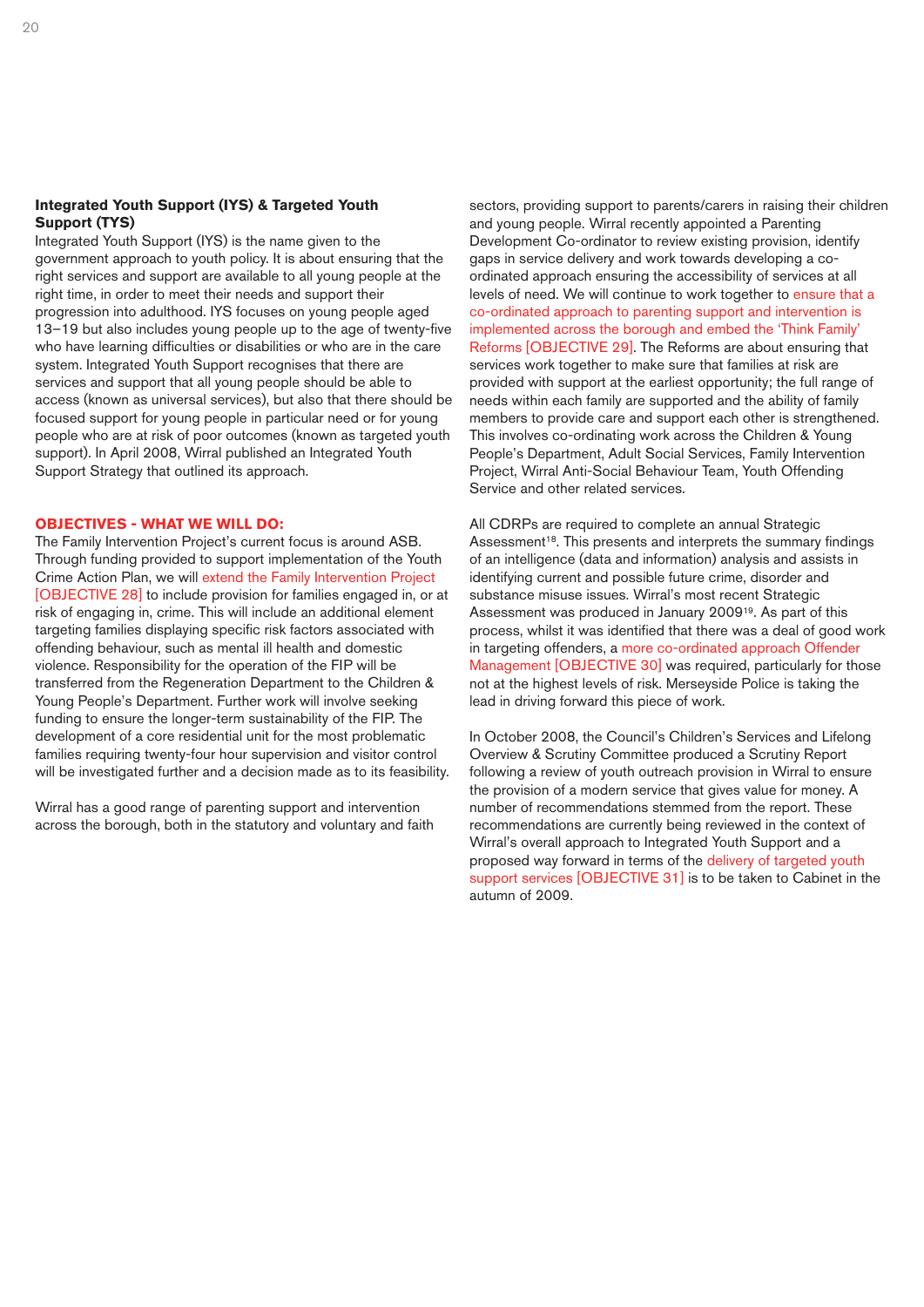## **THEME 5: PROTECTING & SUPPORTING VICTIMS AND COMMUNITIES**

#### **THIS THEME FOCUSES UPON:**

- **• PROVIDING PROTECTION AND SUPPORT FOR VICTIMS OF ASB;**
- **• PROVIDING PROTECTION AND SUPPORT FOR COMMUNITIES FROM ASB;**
- **• REDUCING THE NUMBER OF REPEAT VICTIMS;**
- **• PROVIDING LONG TERM SUSTAINABLE SOLUTIONS TO ASB ISSUES.**

#### **CURRENT ACTIVITY IN WIRRAL:**

## **Wirral Community Patrol**

This Service operates 24 hours a day, 7 days a week to provide security and response patrols to schools, public buildings and parks. The team of over twenty officers are also tasked to incidents of ASB by the public and other services. The service responds to ten thousand incidents a year on average, with approximately four and a half thousand relating to incidents of ASB.

#### **Neighbourhood Policing**

Neighbourhood Policing has been in place across the borough since 2000, with every neighbourhood having a dedicated Neighbourhood Inspector with focus upon local priorities identified by the community.

#### **Citizen Focus**

Merseyside Police conducts independent surveys on a monthly basis of victims of ASB. They are questioned about the quality of some critical stages of service (such as the ease of contact; action taken; follow up; whether the police made further contact; investigation; treatment and the whole experience). The police aims to ensure that every victim of ASB (when details are provided) receives either a further contact call by phone or personal visit.

### **Repeat Victimisation Strategy 2007-2009**

Merseyside Police reinforces its Citizen Focus through a strategy for repeat victimisation. This Victims' Charter categorises incident responses for crime in priorities, in terms of gold, silver and bronze. It aims to reduce the number of incidents of ASB categorised as 'repeat' and prevent victims suffering repeat victimisation.

#### **Operation Monroe**

A dedicated team consisting of a police sergeant, four constables and a radio room operator respond to incidents of ASB reported to the police. The sergeant's role is one of co-ordination of not only police resources but also of Council wardens and youth outreach teams. Although the sergeant does not direct non-police resources, there is a better response to ASB by having shared knowledge of each service's activity in an area and the ability to make changes where required. The Operation takes place every Friday, Saturday and Sunday evening.

#### **Respect 'Weeks of Action'**

Routinely multi-agency activity takes place in neighbourhoods led by the police under the banner of Respect. These include a range of activity from providing advice and information through to enforcement action; the focus being on community reassurance.

#### **Witness Support Network**

The Network is run by Wirral Mediation Service (part of registered charity Involve North-West) and provided to complainants of ASB in the private sector referred to Wirral Anti-Social Behaviour Team. The Service uses trained volunteers to provide support.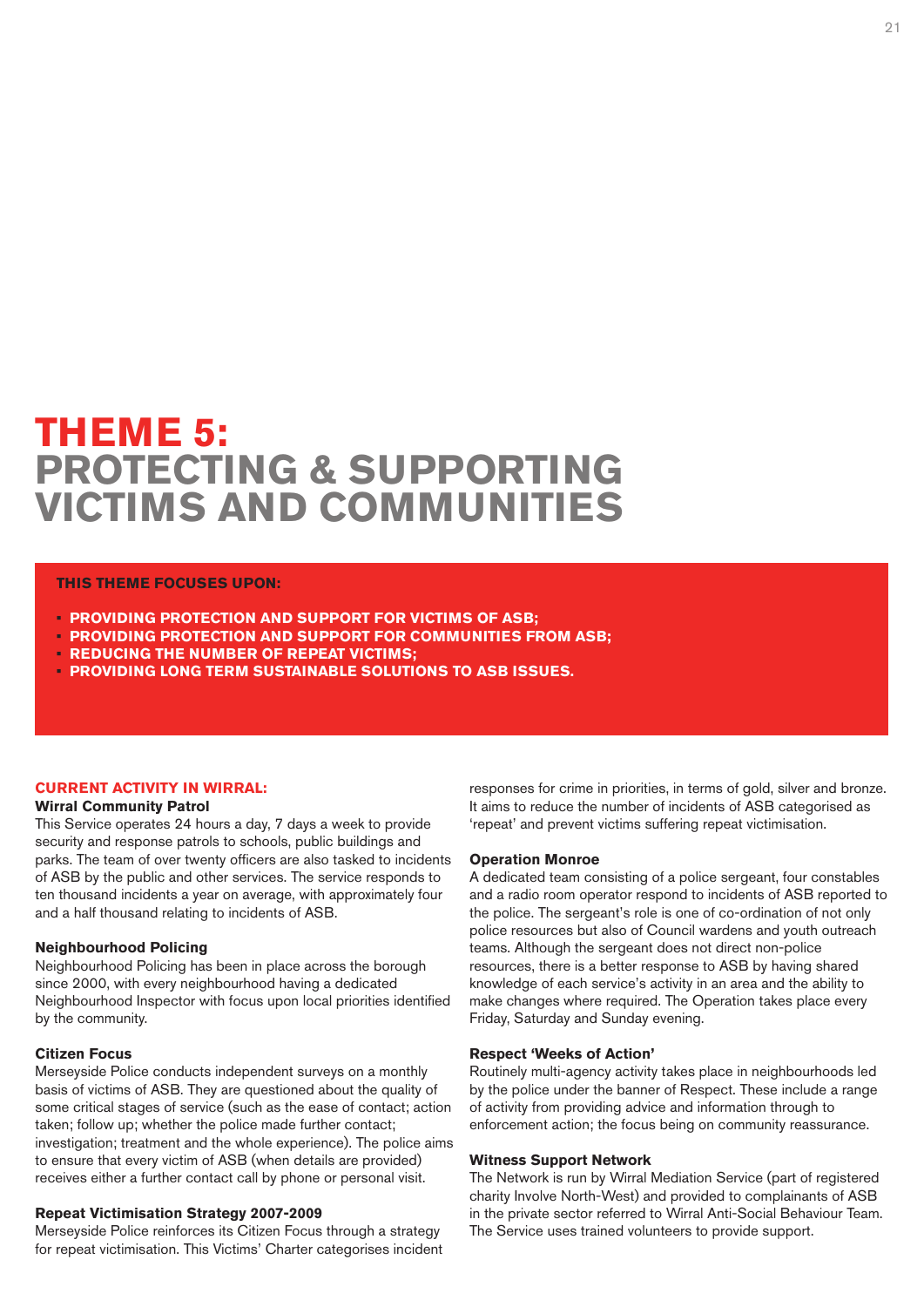## **Witness Support Package (WASBT)**

Wirral Anti-Social Behaviour Team offers a comprehensive package of support to all its witnesses in cases it is investigating. The Team's strategy has four main aims in relation to witnesses: to keep them fully informed about the procedures and processes when dealing with cases involving ASB; to support them fully throughout their involvement with the Anti-Social Behaviour Team, both physically and emotionally; to update them frequently and promptly about the progression of the case and to recognise that the fast progression of cases is paramount.

### **Respect Watch Schemes**

Respect Watch Schemes are a Wirral initiative designed to protect residents who have already suffered ASB so serious that it has warranted legal action by the Anti-Social Behaviour Team. The Schemes have elements that include a) a Local Lettings Agreement with local residents and landlords, committing to take steps to ensure that applicants guilty of previous unacceptable behaviour will not be offered property within the area; b) branding within the area affected by the Scheme with the additional benefit that this may also act as a deterrent to future ASB and c) regular meetings with residents to discuss any issues that have arisen in the preceding period and hopefully enable the early identification of any further ASB to ensure prompt intervention.

## **Witness Support (Registered Providers of social housing)**

Registered Providers actively support complainants involved in ASB cases.

#### **Community Mobile Police Station (CMPS)**

The CMPS is a partnership between Wirral Council and Merseyside Police, managed by Wirral Anti-Social Behaviour Team. The CMPS is a 40x12x10 foot converted shipping container, introduced in Wirral in January 2006. This specially made unit is equipped with a public enquiry desk and a wide range of literature for community safety, support groups and local activities and located into the most problematic 'hot-spots' of ASB. The impact of the CMPS has recently been improved through a four month rolling programme of secondment (Police Community Support Officer) to work with the Station, from the respective neighbourhood to where the CMPS is being deployed next.

#### **Wirral Family Safety Unit (FSU)**

The FSU is a multi-agency team based within the Joint Community Safety Team that co-ordinate a package of care, safety and support for individuals and their children experiencing domestic abuse. Support is given based on risk and need; this may include housing, solicitors, placement in the Refuge, counselling and target hardening. Clients are offered the services of an Independent Domestic Violence Advocate, who work directly with survivors to provide advice and support, helping them make safety plans and understand the options they have. They also assist in accessing the full range of legal and non-legal services and resources and engage proactively in multi-agency work to keep survivors and their children safe. Additional support is provided to clients through the Wirral MARAC (Multi-Agency Risk Assessment Committee). This is a formal conference that meets every two weeks to ensure a multi-agency management plan is agreed to support those at very high risk of experiencing further abuse.

#### **Reparation**

Reparation can help prevent reoffending by enabling the perpetrator (young person) to take responsibility for the offence and its consequences and to make amends, repairing some of the harm caused. Reparation can take the form of a letter of apology, a restorative meeting involving the victim, a direct apology and/or practical activity to benefit the victim or local community (community reparation). Community reparation should build on the young person's skills and learning, reducing the risk of reoffending. Reparation also restricts and reduces leisure time of a young person and can reduce the opportunities for further offending behaviour. Reparation should be a fundamental part of any community court sentence and be proportionate to the offending behaviour.

#### **Restorative Justice (RJ) and Family Group Meetings**

Restorative Justice gives victims the chance to tell offenders the real impact of their crime, to get answers to their questions and to receive an apology. It gives the offenders the chance to understand the real impact of what they have done and to do something to repair the harm. Restorative Justice holds offenders to account for what they have done, personally and directly, and helps victims to get on with their lives. A dedicated Restorative Justice (RJ) Coordinator, based within Wirral Youth Offending Service, coordinates RJ conferences. Family Group Meetings are also offered to all families engaged in the Youth Inclusion Support Panel (see THEME 2), which enables family members and friends to come together to find out what is happening in the family and to talk about how to sort out any problems.

#### **OBJECTIVES - WHAT WE WILL DO:**

As part of Wirral's most recent Strategic Assessment<sup>20</sup>, it was also identified that Wirral required a more co-ordinated approach to victim support [OBJECTIVE 32] at all levels of victimisation. Wirral's Crime & Disorder Reduction Partnership Executive Group will take the lead in driving forward this piece of work.

We will extend the use and visibility of reparation [OBJECTIVE 33] in our communities, strengthening the work led by Wirral Youth Offending Service and ensuring that communities' views influence the work that is undertaken by young people.

#### Respect Watch Schemes will be developed [OBJECTIVE 34],

subject to the needs of communities, to include wider activity. This may extend to the provision of parenting support groups, greater reparation activity and wider preventative work.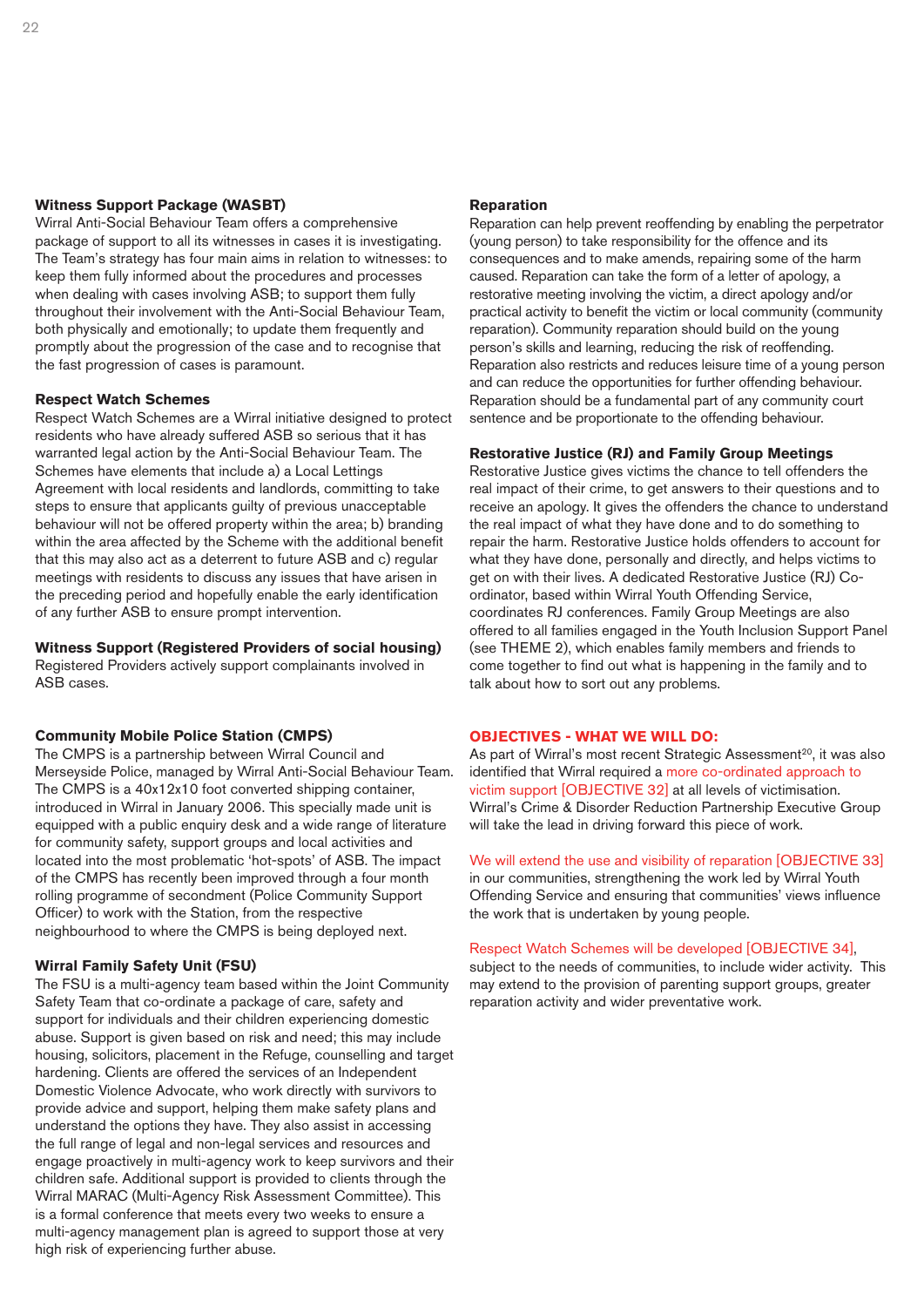## **CONCLUSION**

We have made some significant improvements to residents' quality of life, consistently reducing incidents of antisocial behaviour and improving perceptions. There is however always more that can be done and we will not rest on our successes. Further improvement will only be made if we continue to be supported by local residents. It is important that residents continue to report incidents of anti-social behaviour and tell us what we are doing well **but more importantly were we are failing to meet their expectations.**

**By working together we will make Wirral a safer place to live, work and visit.**

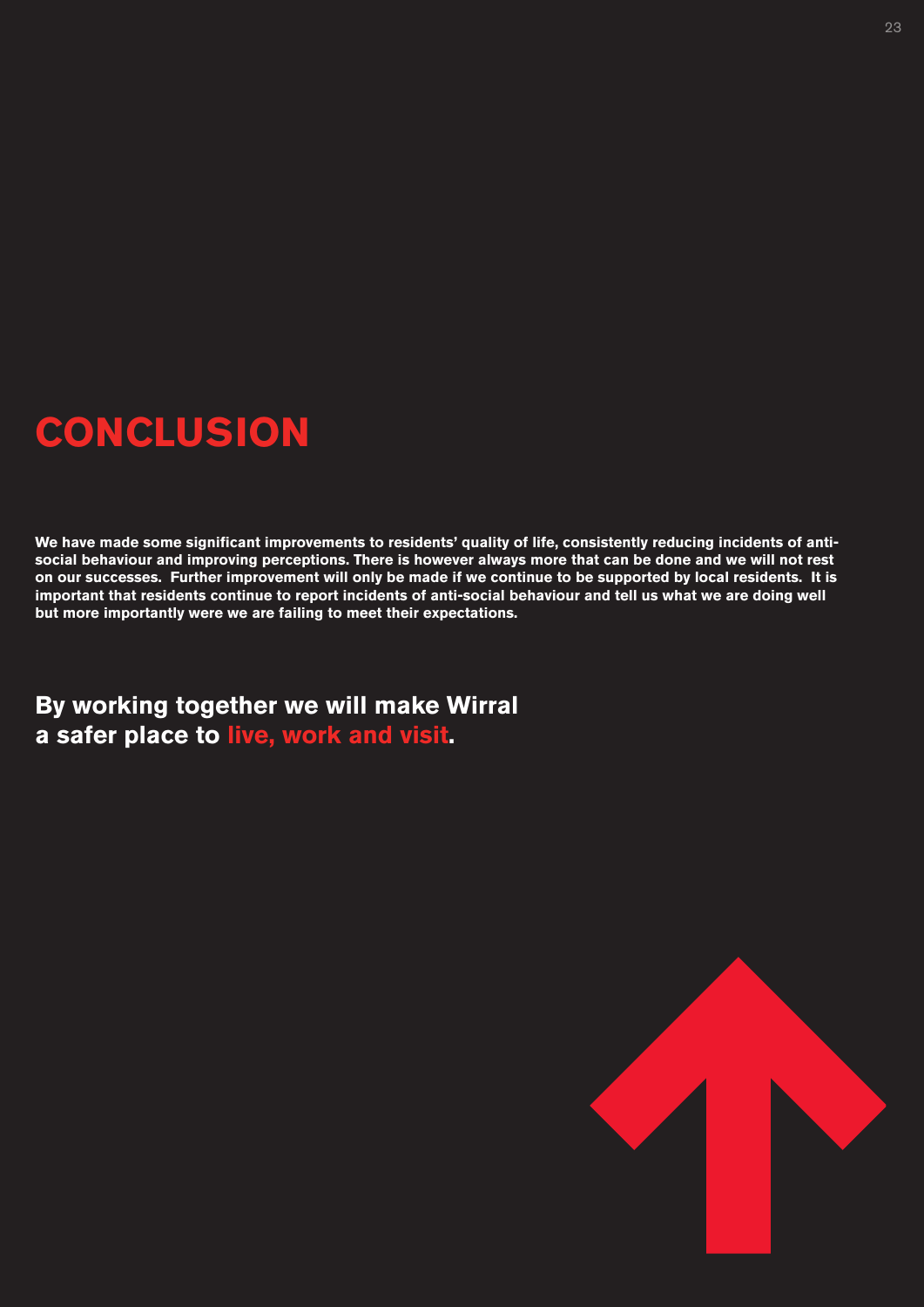## **APPENDIX 1: PERFORMANCE INDICATORS**

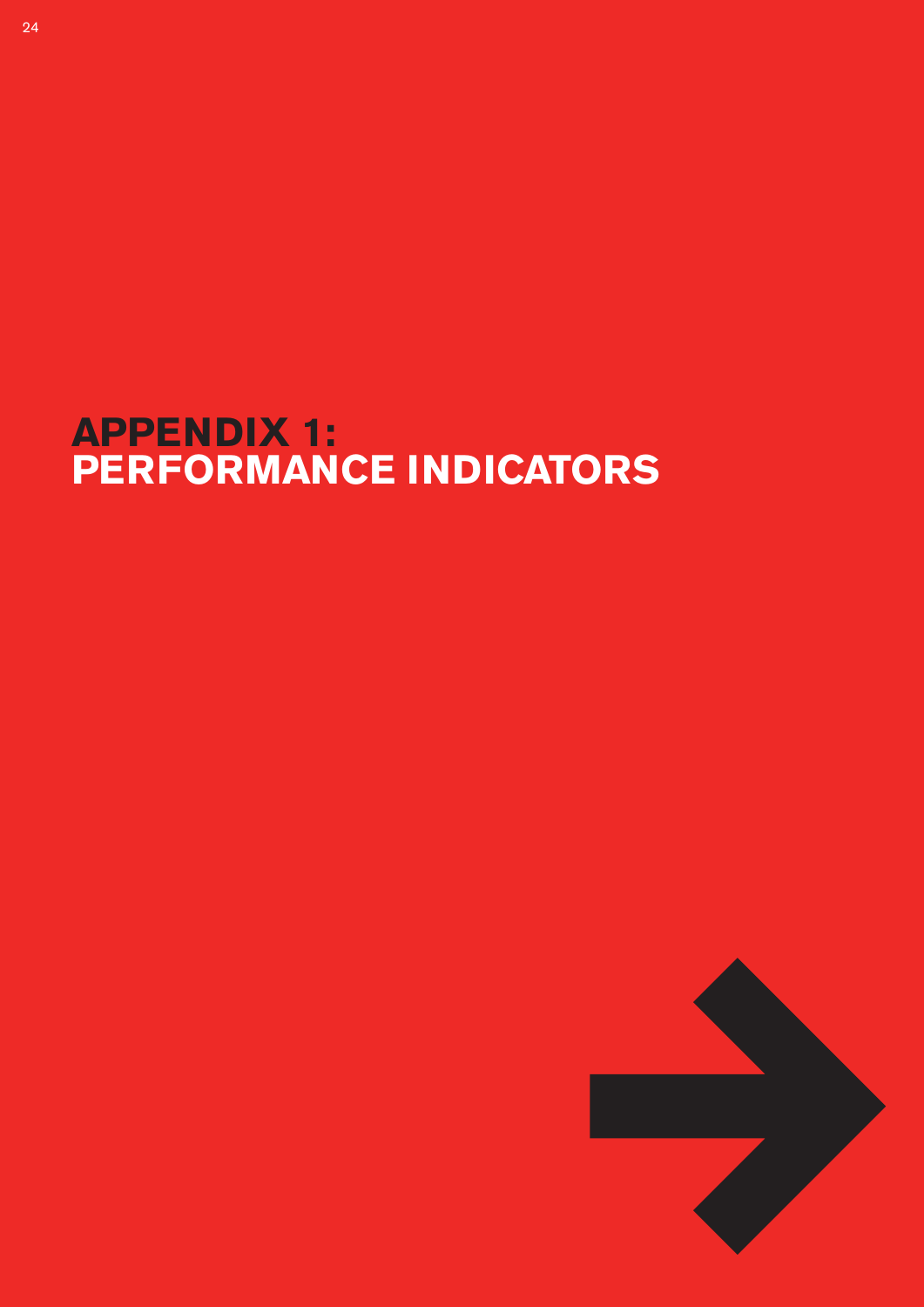## **PERFORMANCE INDICATORS**

| <b>National</b><br><b>Indicator</b><br><b>Reference</b> | <b>Indicator Title</b>                                  | 2009/10        | 2010/11        | 2011/12        |
|---------------------------------------------------------|---------------------------------------------------------|----------------|----------------|----------------|
| PI 4269                                                 | Vehicle Nuisance                                        | 1,420          | 1,400          | 1,380          |
| PI 4270                                                 | Criminal Damage                                         | 4.915          | 4.670          | 4,436          |
| PI 4206*                                                | Anti-Social Behaviour incidents                         | 17.558         | 17.207         | 16,863         |
| <b>NI17</b>                                             | 7 Strands of ASB (PT)                                   | Reduce by 2%   | Reduce by 2%   | Reduce by 2%   |
| NI 21                                                   | Dealing with crime and ASB that matter (PT)             |                | Increase by 8% |                |
| NI 23                                                   | Treating people with respect (PT)                       | Reduce by 2%   | Reduce by 2%   | Reduce by 2%   |
| NI 27                                                   | Views taken re crime and ASB that matter                | Increase by 2% | Increase by 2% | Increase by 2% |
| NI 41                                                   | People drunk or rowdy in public places                  | Reduce by 2%   | Reduce by 2%   | Reduce by 2%   |
| NI 42                                                   | Perceptions of drug use or drug dealing<br>as a problem | Reduce by 2%   | Reduce by 2%   | Reduce by 2%   |

\* Local Area Agreement aligned target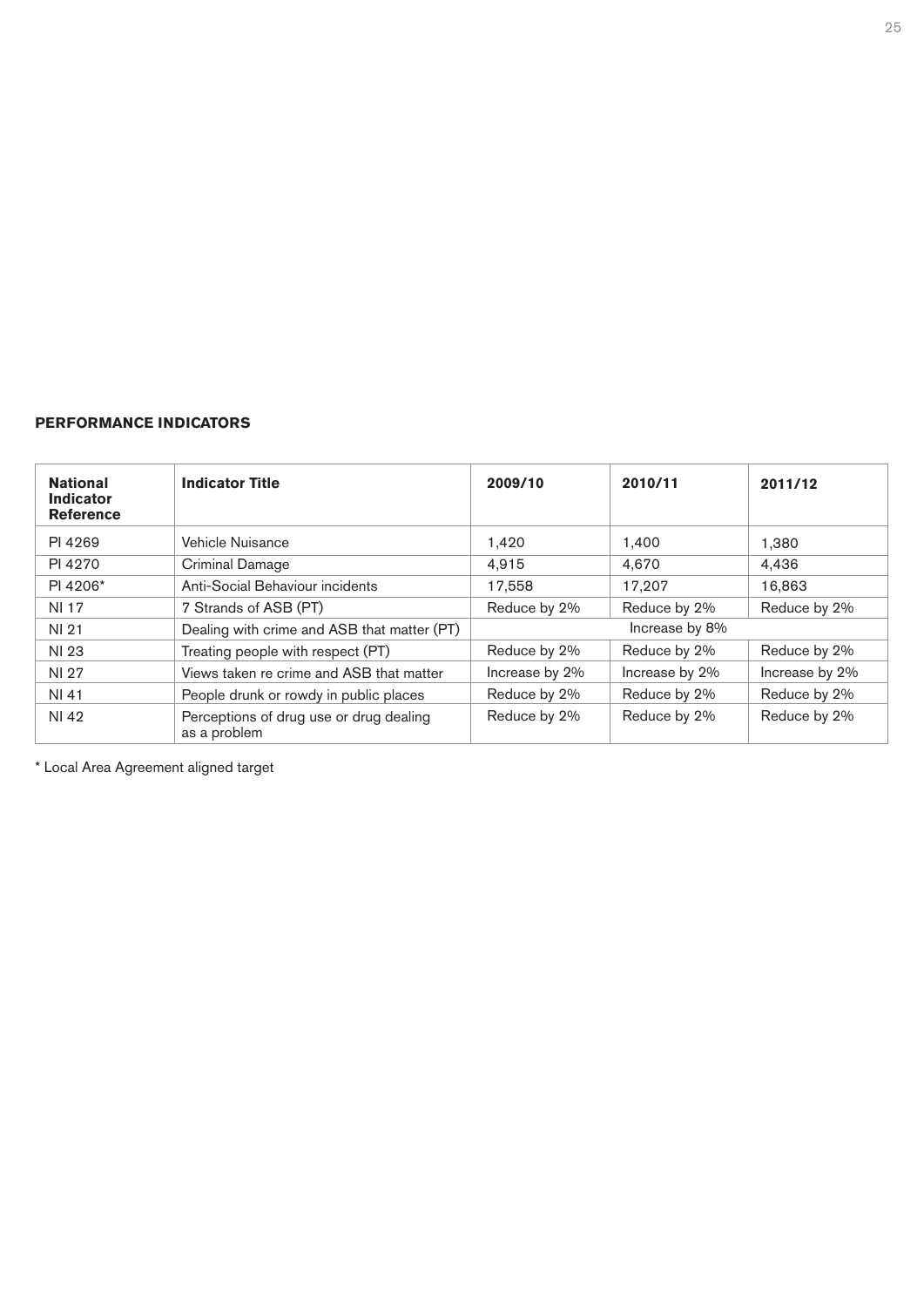# **APPENDIX 2: DELIVERING THE STRATEGY - ACTION PLAN (2009-2012)**

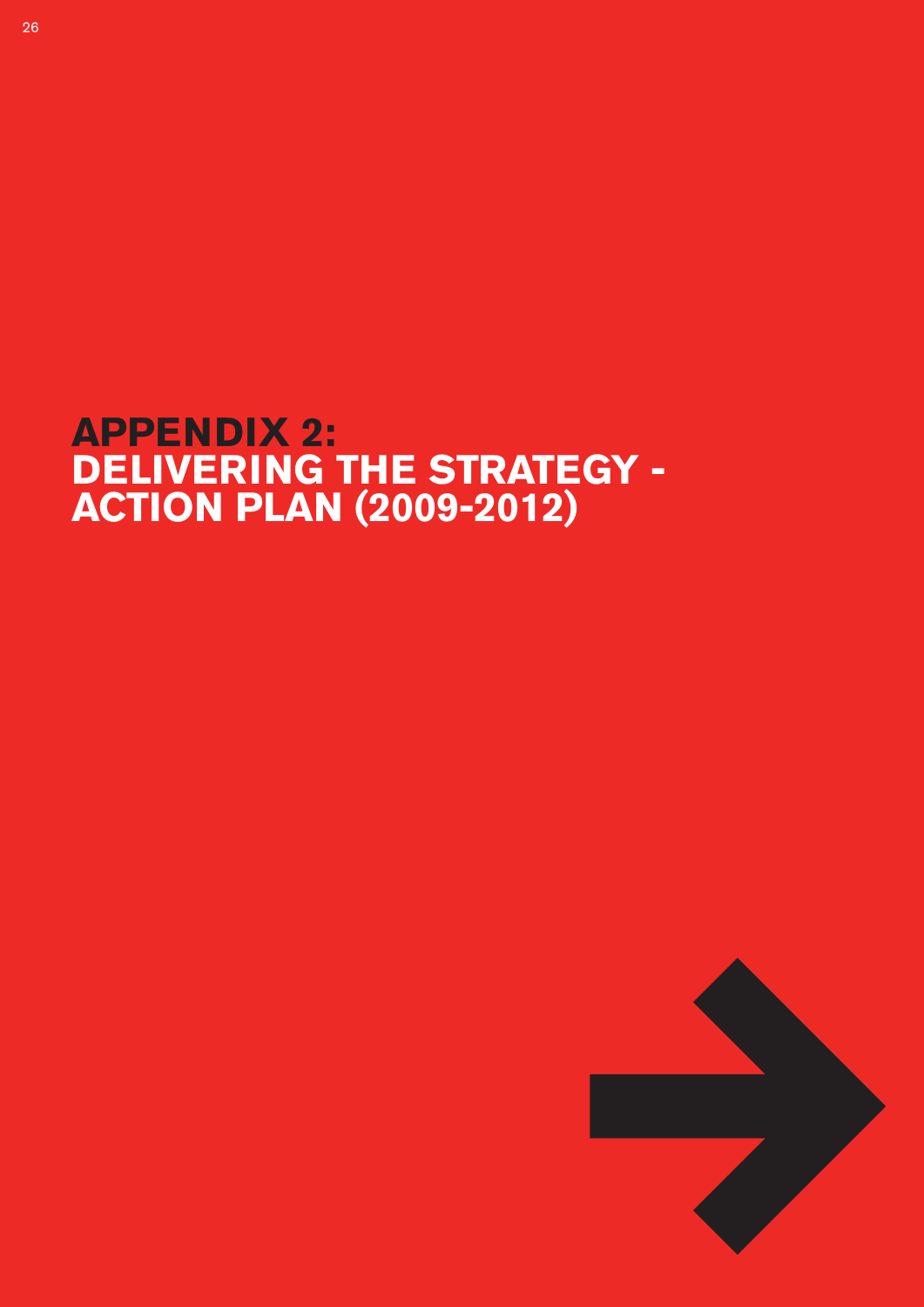## **DELIVERING THE STRATEGY - ACTION PLAN (2009-2012)**

| <b>Objective</b><br>number | <b>Action</b>                                                                                                                            | <b>Evidence of Progress</b>                                                                                                                                                                                 | <b>Anticipated completion</b><br>date | <b>Responsibilty</b>                                                                                |
|----------------------------|------------------------------------------------------------------------------------------------------------------------------------------|-------------------------------------------------------------------------------------------------------------------------------------------------------------------------------------------------------------|---------------------------------------|-----------------------------------------------------------------------------------------------------|
|                            |                                                                                                                                          | <b>AWARENESS, PERCEPTIONS &amp; CONFIDENCE</b>                                                                                                                                                              |                                       |                                                                                                     |
| 1                          | Consultation to identify<br>barriers to reporting ASB and<br>produce targeted campaigns<br>to challenge those barriers                   | Embedded in all deployments 30 November 2009<br>of the Community Mobile<br><b>Police Station</b>                                                                                                            |                                       | <b>WASBT</b> (Council)                                                                              |
| 2                          | Production of a 6-monthly<br><b>ASB</b> newsletter                                                                                       | First edition produced                                                                                                                                                                                      | 30 April 2010                         | <b>WASBT</b> (Council)                                                                              |
| 3                          | Increased information on the<br>Council web site related to<br>ASB                                                                       | Directory of ASB published                                                                                                                                                                                  | 30 April 2010                         | <b>WASBT</b> (Council)                                                                              |
| 4                          | Extend the use of technology<br>to promote efforts to tackle<br>ASB and provision of<br>information to internet based<br>social networks | YouTube, Facebook and/or<br>Twitter in use.                                                                                                                                                                 | 30 November 2009                      | <b>WASBT</b> (Council)                                                                              |
| 5                          | Strengthen the effectiveness<br>of Problem Solving Groups                                                                                | Notification sent to residents<br>in areas for all newly<br>convened PSGs of the work<br>of the partnership<br>Invitations made to resident<br>representatives in all newly<br>convened PSGs to participate | 30 November 2009<br>30 November 2009  | WASBT (Council) &<br>Merseyside Police                                                              |
| 6                          | Launch the HMRI community<br>reassurance vehicle                                                                                         | Vehicle in use                                                                                                                                                                                              | 30 November 2009                      | WASBT (Council) & Housing<br><b>Strategy Section (Council)</b>                                      |
| 7                          | Respect Wirral to become an<br>annual event                                                                                              | Respect Wirral event held                                                                                                                                                                                   | 30 March 2010                         | WASBT (Council) &<br>Merseyside Police                                                              |
| 8                          | Provide ASB training to<br><b>Police Community Support</b><br>Officers (PCSOs) and local<br>councillors                                  | <b>PCSOs</b><br>Training provided to<br>councillors                                                                                                                                                         | 31 March 2010<br>31 December 2010     | <b>WASBT</b> (Council)                                                                              |
| 9                          | Positively promote young<br>people                                                                                                       | Publicise young people at<br>every opportunity and monitor<br>the number of positive press<br>articles generated                                                                                            | 30 November 2009                      | Press & PR, Youth & Play<br>Service & WASBT (Council)<br>& Merseyside Police<br>Merseyside Police & |
|                            |                                                                                                                                          |                                                                                                                                                                                                             |                                       |                                                                                                     |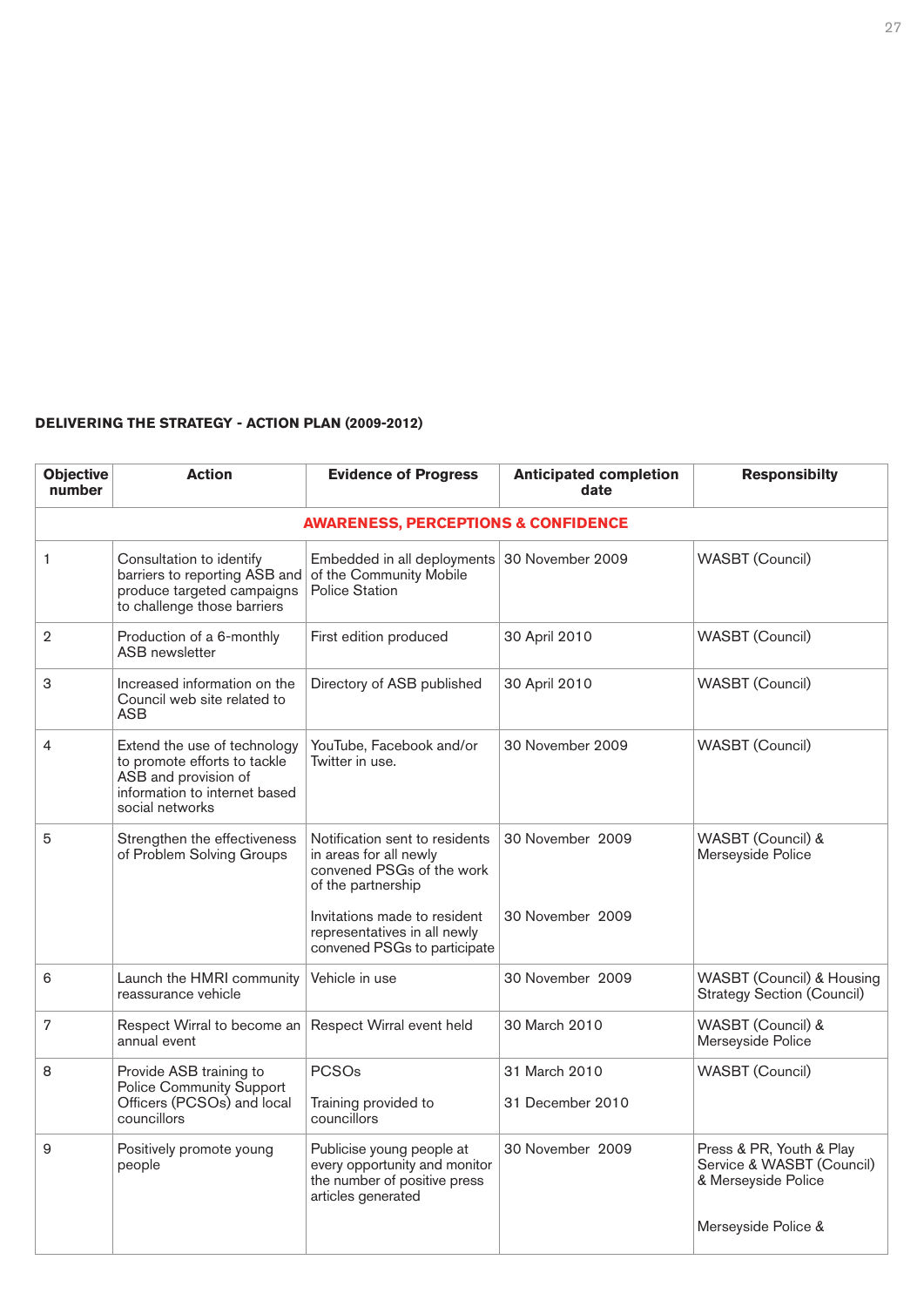| <b>Objective</b><br>number | <b>Action</b>                                                                                                                         | <b>Evidence of Progress</b>                                                      | <b>Anticipated completion</b><br>date | <b>Responsibilty</b>                                                                                                                                                        |  |  |  |  |  |
|----------------------------|---------------------------------------------------------------------------------------------------------------------------------------|----------------------------------------------------------------------------------|---------------------------------------|-----------------------------------------------------------------------------------------------------------------------------------------------------------------------------|--|--|--|--|--|
| 10                         | Annual awards ceremony to<br>celebrate the achievements<br>of young people and<br>recognise the individuals who<br>work with them     | First event held                                                                 | 31 March 2010                         | <b>WASBT</b> (Council)                                                                                                                                                      |  |  |  |  |  |
| 11                         | Promotion of inter-<br>generational work with young<br>people and adults                                                              | Each Youth Unit to deliver an<br>intergenerational project                       | 31 March 2010                         | Youth & Play Service<br>(Council)                                                                                                                                           |  |  |  |  |  |
|                            |                                                                                                                                       | <b>PREVENTION &amp; DIVERSION</b>                                                |                                       |                                                                                                                                                                             |  |  |  |  |  |
| 12                         | Investigate the feasibility of<br>covering the entire borough<br>with a Designated Public<br>Place Order                              | Feasibility assessed and<br>decision made as to course<br>of action              | 31 December 2009                      | Wirral Council (Legal<br>Services)                                                                                                                                          |  |  |  |  |  |
| 13                         | Co-ordinate the provision of<br>education and awareness<br>activity related to ASB in<br>schools by agencies                          | Activity reported into Police<br>Youth Engagement Officers<br>on a regular basis | 31 December 2009                      | WASBT (Council) &<br>Merseyside Police                                                                                                                                      |  |  |  |  |  |
| 14                         | Determine an approach to<br>the use of Mosquito devices                                                                               | Recommendations made                                                             | 31 March 2010                         | <b>WASBT</b> (Council)                                                                                                                                                      |  |  |  |  |  |
| 15                         | Develop a comprehensive<br>response to nuisance caused<br>by ball games                                                               | Response developed                                                               | 31 April 2010                         | <b>WASBT</b> (Council)                                                                                                                                                      |  |  |  |  |  |
| 16                         | Continue to work to develop<br>Parkour within Wirral                                                                                  | Workshops embedded in<br>mainstream activity                                     | 31 July 2010                          | BBCHA, WASBT, Youth &<br>Play Service, Cultural<br>Services, including Sports<br>Development Unit (Council),<br>Merseyside Police & British<br>Parkour Coaching Association |  |  |  |  |  |
| 17                         | Develop an accredited<br>Respect Programme for<br>young tenants                                                                       | Programme developed                                                              | 31 April 2009                         | WASBT (Council) &<br>Forum Housing                                                                                                                                          |  |  |  |  |  |
| 18                         | Mainstream the dedicated<br>police patrol focused upon<br>the confiscation of alcohol<br>from young people                            | Patrol available for activity<br>following conclusion of the<br>pilot scheme     | 30 November 2009                      | Merseyside Police                                                                                                                                                           |  |  |  |  |  |
| 19                         | Extend the opportunities for<br>young people to volunteer                                                                             | First cohort of volunteers<br>appointed                                          | 31 March 2010                         | WASBT & Youth & Play<br>Service & Sports<br>Development Unit (Council)                                                                                                      |  |  |  |  |  |
|                            |                                                                                                                                       | <b>ENFORCEMENT</b>                                                               |                                       |                                                                                                                                                                             |  |  |  |  |  |
| 20                         | Implementation of an<br>electronic case management<br>(ECM) system                                                                    | Procurement of an ECM<br>system                                                  | 28 February 2010<br>30 May 2010       | WASBT (Council) & WPH                                                                                                                                                       |  |  |  |  |  |
|                            |                                                                                                                                       | Training of WASBT Officers<br>Implementation of system                           | 31 August 2010                        |                                                                                                                                                                             |  |  |  |  |  |
| 21                         | Agreement of working<br>practices with HM Courts<br>Service                                                                           | Agreement reached                                                                | 30 November 2009                      | <b>WASBT</b> (Council)                                                                                                                                                      |  |  |  |  |  |
| 22                         | Evaluate the use of ASB<br>related enforcement orders<br>and contracts                                                                | Initial evaluation undertaken<br>Regular review                                  | 30 November 2009<br>Ongoing           | WASBT (Council) &<br>Merseyside Police                                                                                                                                      |  |  |  |  |  |
| 23                         | Assessment of demand for<br>provision of a fee-based<br>directed surveillance service<br>to Registered Providers of<br>social housing | Assessment made                                                                  | 30 September 2010                     | <b>WASBT</b> (Council)                                                                                                                                                      |  |  |  |  |  |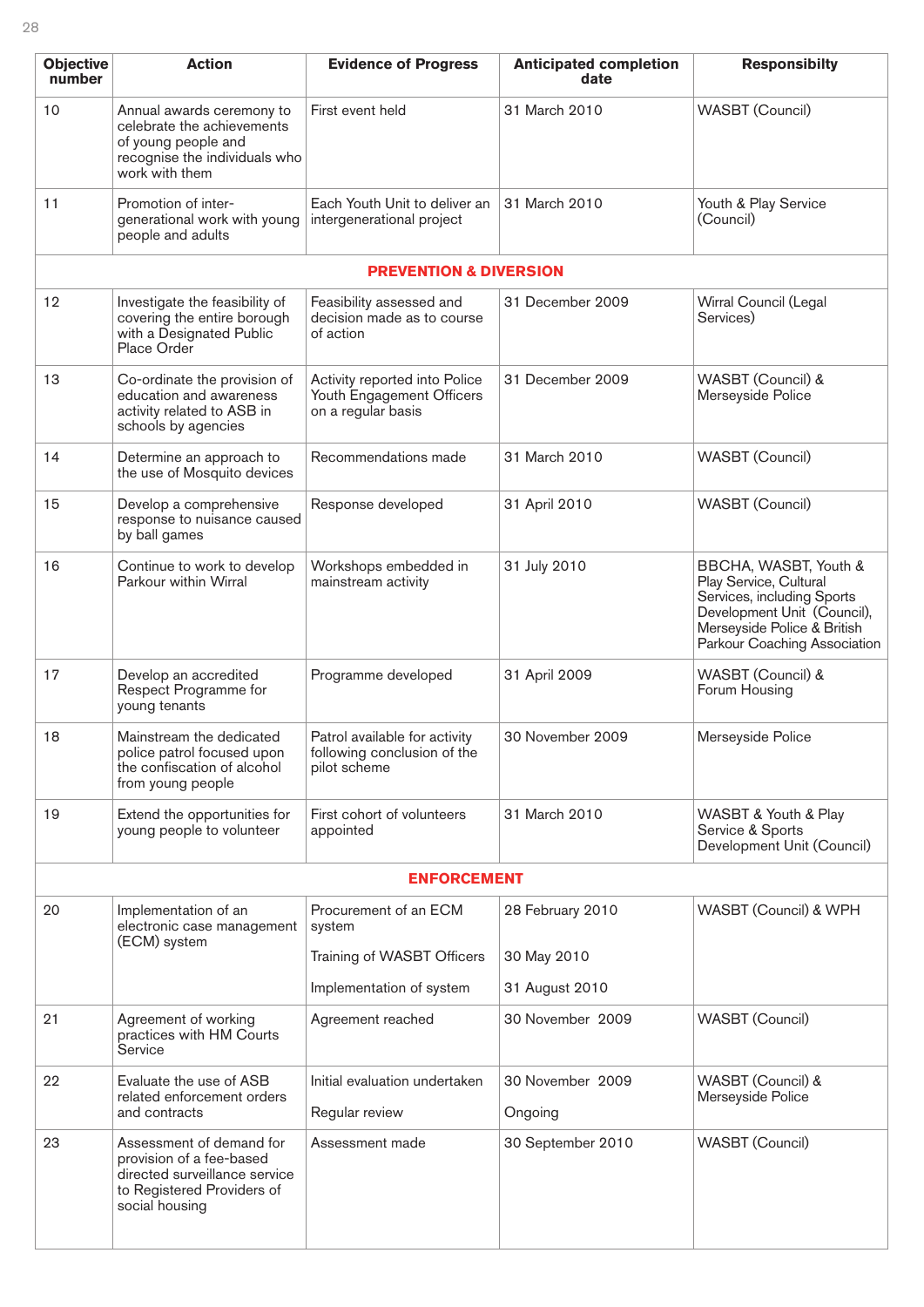| <b>Objective</b><br>number | <b>Action</b>                                                                                                                                  | <b>Evidence of Progress</b>                                                                                                                                                                                                 | <b>Anticipated completion</b><br>date | <b>Responsibilty</b>                                                                                      |
|----------------------------|------------------------------------------------------------------------------------------------------------------------------------------------|-----------------------------------------------------------------------------------------------------------------------------------------------------------------------------------------------------------------------------|---------------------------------------|-----------------------------------------------------------------------------------------------------------|
| 24                         | Determine the<br>appropriateness of an<br>extension of powers to<br><b>Anti-Social Behaviour</b><br><b>Team Officers</b>                       | Decision made                                                                                                                                                                                                               | 31 May 2010                           | WASBT (Council) &<br>Merseyside Police                                                                    |
| 25                         | Increase support to private<br>landlords                                                                                                       | ASB Information Pack for<br>private landlords available                                                                                                                                                                     | 31 August 2010                        | <b>WASBT</b> (Council)                                                                                    |
|                            |                                                                                                                                                | Rolling programme of advice<br>surgeries for private<br>landlords commenced                                                                                                                                                 | 31 August 2010                        | <b>WASBT</b> (Council)                                                                                    |
| 26                         | Strengthen work around<br>truancy                                                                                                              | Safer Schools Officers<br>involved in sweeps                                                                                                                                                                                | 30 November 2009                      | <b>WASBT &amp; ESW Service</b><br>(Council) &<br>Merseyside Police                                        |
|                            |                                                                                                                                                | HMRI community reassurance<br>vehicle in use for sweeps                                                                                                                                                                     | 30 November 2009                      |                                                                                                           |
|                            |                                                                                                                                                | Truancy sweeps feature of<br>multi-agency activity to tackle<br><b>ASB</b>                                                                                                                                                  | 30 November 2009                      |                                                                                                           |
| 27                         | Good practice report<br>developed in relation to<br>tackling noise related ASB                                                                 | Merseyside-wide report<br>produced                                                                                                                                                                                          | 31 March 2010                         | Pollution Control (Council)                                                                               |
|                            |                                                                                                                                                | <b>RESETTLEMENT, REHABILITATION &amp; TARGETED YOUTH SUPPORT</b>                                                                                                                                                            |                                       |                                                                                                           |
| 28                         | Extend the (ASB) Family<br>Intervention Project                                                                                                | Transfer of responsibility for<br>the operation of the FIP to<br>the C&YPD                                                                                                                                                  | 31 December 2009                      | C&YPD (Council)                                                                                           |
|                            |                                                                                                                                                | Referral criteria extended to<br>include crime and structures<br>in place for delivery                                                                                                                                      | 31 March 2010                         | Action for Children,<br>C&YPD & WASBT (Council)                                                           |
|                            |                                                                                                                                                | Identify longer-term funding<br>for the FIP and assess the<br>feasibility of the development<br>of a core residential unit                                                                                                  | 30 March 2011                         | Action for Children,<br>C&YPD & WASBT (Council)                                                           |
| 29                         | <b>Embed the Think Family</b><br>Reforms and ensure that a<br>co-ordinated approach to<br>parenting support and<br>intervention is implemented | Clear governance<br>(responsibility) arrangements<br>for the Parenting & Family<br>Support Strategy in place                                                                                                                | 30 November 2009                      | C&YPD, DASS, YOS, &<br>WASBT (Council), Action for<br>Children, Health, DAAT &<br><b>Voluntary Sector</b> |
|                            | across the borough                                                                                                                             | Parenting & Family Support<br>Strategy and Action Plan<br>refreshed to ensure a co-<br>ordinated approach                                                                                                                   | 30 November 2009                      |                                                                                                           |
|                            |                                                                                                                                                | Parenting Early Intervention<br>Programme (PEIP) Project<br>Staff in place and Evidence<br><b>Based Parenting Programme</b><br>initiated working in partnership<br>with Health, DAAT and the<br>voluntary sector to deliver | 31 December 2009                      |                                                                                                           |
|                            |                                                                                                                                                | Improved links with the<br>Department of Adult Social<br>Services and a joint working<br>protocol developed                                                                                                                 | 31 March 2010                         |                                                                                                           |
| 30                         | Develop a co-ordinated<br>approach to the management<br>of offenders at all levels of risk                                                     | New process in place                                                                                                                                                                                                        | 30 March 2010                         | Merseyside Police                                                                                         |
| 31                         | Recommendations made<br>regarding the restructure of<br>Wirral's approach to the delivery<br>of targeted youth support                         | Report submitted to Cabinet                                                                                                                                                                                                 | 31 December 2009                      | C&YPD (Council)                                                                                           |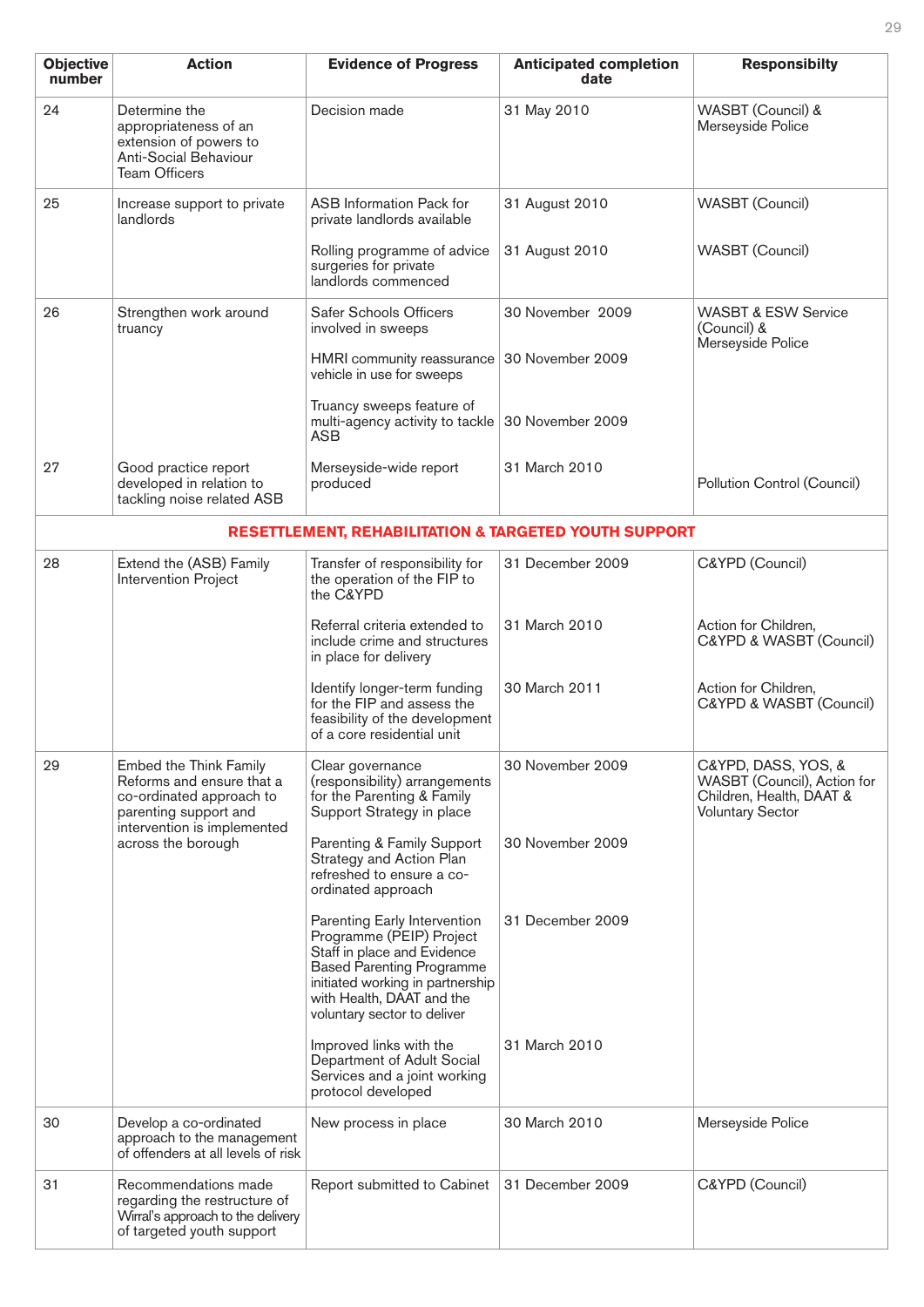| <b>Objective</b><br>number | <b>Action</b>                                                           | <b>Evidence of Progress</b>                                                                                           | <b>Anticipated completion</b><br>date | <b>Responsibilty</b>                           |  |  |  |  |  |  |  |  |  |  |  |
|----------------------------|-------------------------------------------------------------------------|-----------------------------------------------------------------------------------------------------------------------|---------------------------------------|------------------------------------------------|--|--|--|--|--|--|--|--|--|--|--|
|                            | <b>PROTECTING &amp; SUPPORTING VICTIMS AND COMMUNITIES</b>              |                                                                                                                       |                                       |                                                |  |  |  |  |  |  |  |  |  |  |  |
| 32                         | Develop a co-ordinated<br>approach to victims of crime<br>and ASB       | New process in place                                                                                                  | 31 March 2010                         | <b>CDRP</b> Executive Group                    |  |  |  |  |  |  |  |  |  |  |  |
| 33                         | Extend the use and increase<br>the visibility of reparation<br>activity | Increase the frequency of<br>reparation undertaken<br>directly in communities                                         | 30 March 2010                         | YOS & WASBT (Council)<br>YOS & WASBT (Council) |  |  |  |  |  |  |  |  |  |  |  |
|                            |                                                                         | Ensure residents' views are<br>factored into decisions<br>around the type of reparation<br>engaged in by young people | 31 August 2010                        |                                                |  |  |  |  |  |  |  |  |  |  |  |
| 34                         | Enhance the operation of<br><b>Respect Watch Schemes</b>                | Enhanced version in operation<br>for any designation after<br>proposed completion date                                | 31 December 2009                      | WASBT (Council)                                |  |  |  |  |  |  |  |  |  |  |  |

## **FOOTNOTES:**

- <sup>1</sup> Including Alcohol Harm Reduction Strategy 2007-2010; Anti-Graffiti Strategy 2008; Children & Young People's Plan 2008-2011; Crime & Disorder Reduction Strategy (2009-2012); Integrated Youth Support Strategy 2008; Local Area Agreement Delivery Plan 2009/10; Merseyside Police Youth Strategy 2006-2009; Parenting & Family Support Strategy 2008-2011; Sustainable Community Strategy - Wirral 2025; Wirral Youth & Play Service Development Plan 2009/10.
- <sup>2</sup> www.respect.gov.uk/members/article.aspx?id=7538
- <sup>3</sup> Police data.
- <sup>4</sup> Police categories that constitute ASB: Abandoned vehicles (not stolen / causing obstruction); Animal problems; Begging / Vagrancy; Hoax call to emergency services; Inappropriate use/sale/possession of fireworks; Malicious communications; Noise; Prostitution related activity; Rowdy / Nuisance - Environmental damage/littering; Rowdy / Nuisance - Neighbours; Rowdy / Nuisance - Rowdy or Inconsiderate Behaviour; Street Drinking; Substance Misuse; Trespass and Vehicle Nuisance / Inappropriate Vehicle Use.
- <sup>5</sup> www.respect.gov.uk/sasurvey.aspx?id=12864
- <sup>6</sup> 1st July 08 31st June 09.
- <sup>7</sup> LSP's bring together the key stakeholders operating in an area, including for example the local authority, police, primary care trust, private businesses and representatives from voluntary and community groups. The aim of the LSP is to bring together these key people to represent their organisations and discuss strategic issues that affect the area.
- <sup>8</sup> Data was not collected in 2008.
- <sup>9</sup> Communicating for Confidence: A Practical Guide. Home Office 2009
- 10A Section 30 Dispersal Order gives the police the power to disperse groups in a designated area where an officer has reasonable grounds for believing that their presence or behaviour has resulted, or is likely to result, in a member of the public from being harassed intimidated, alarmed or distressed.
- <sup>11</sup> Part of registered charity Involve North-West.
- <sup>12</sup> Council's Children & Young People's Department.
- <sup>13</sup> Council's Regeneration Department.
- <sup>14</sup> Part of the Council's Youth & Play Service.
- <sup>15</sup> Available under Section 13 of The Criminal Justice and Police Act 2001 as amended by Section 26 of the Violent Crime Reduction Act 2006 and the "The Local Authorities (Alcohol Consumption in Designated Public Places) Regulations 2007".
- <sup>16</sup> Forum Housing Association has been a specialist provider of supported accommodation to young people aged 16-25 for forty years.
- <sup>17</sup> Department for Children, Schools & Families
- <sup>18</sup> Section 46 Children Act (1989).
- <sup>19</sup> Police and Justice Act (2006).
- <sup>20</sup> Studying the period January 2008 to December 2008.
- <sup>21</sup> Most recently produced in January 2009, this assists in identifying current and possible future crime, disorder and substance misuse issues.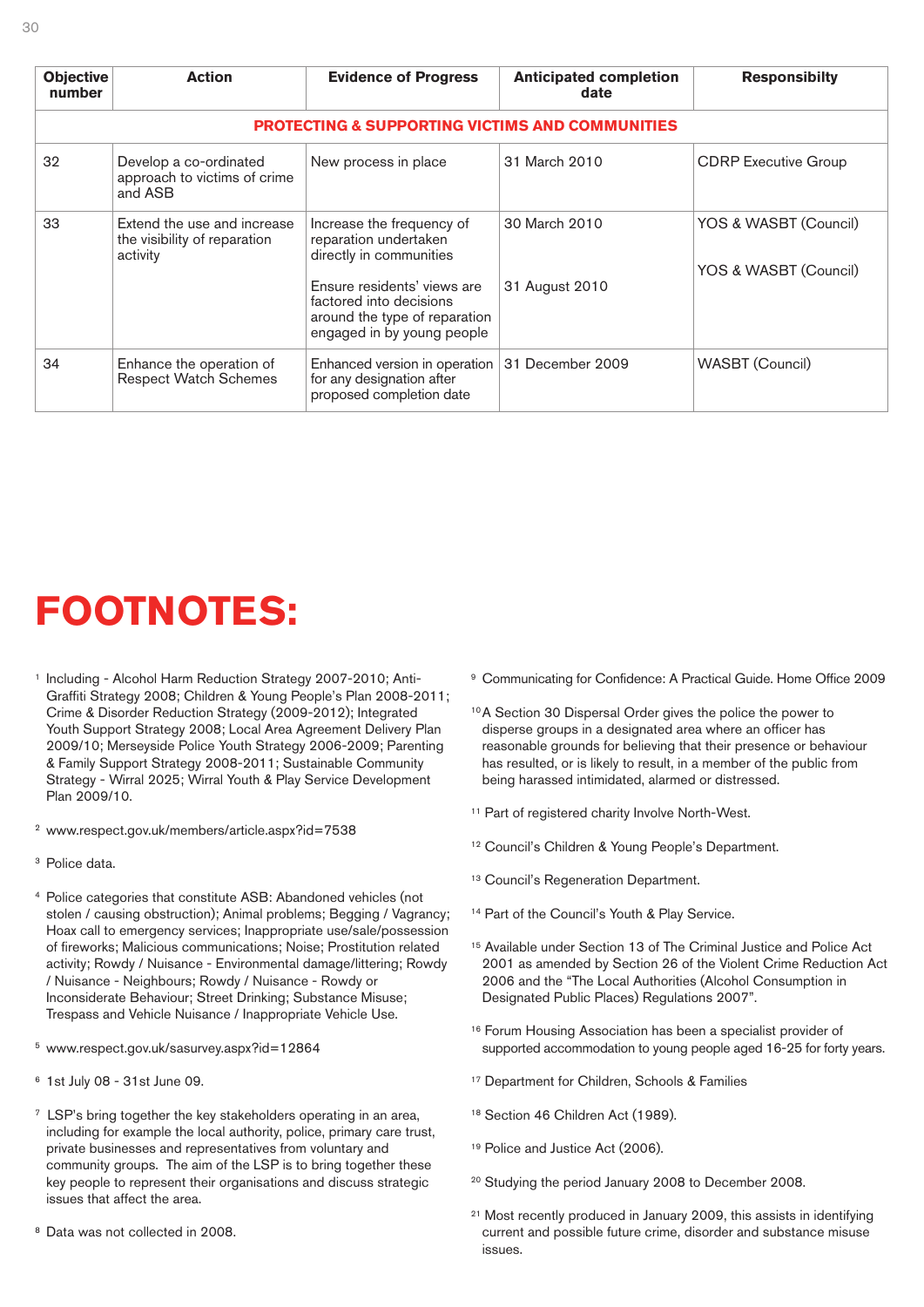|         | ヒス |  |  |  |  |  |  |  |  |  |  |  |  |  |  |                                        |  |
|---------|----|--|--|--|--|--|--|--|--|--|--|--|--|--|--|----------------------------------------|--|
|         |    |  |  |  |  |  |  |  |  |  |  |  |  |  |  |                                        |  |
| ヒス      |    |  |  |  |  |  |  |  |  |  |  |  |  |  |  | <u>илилилилилилилилилилилилилили</u>   |  |
|         |    |  |  |  |  |  |  |  |  |  |  |  |  |  |  |                                        |  |
| 27      |    |  |  |  |  |  |  |  |  |  |  |  |  |  |  |                                        |  |
|         |    |  |  |  |  |  |  |  |  |  |  |  |  |  |  |                                        |  |
|         |    |  |  |  |  |  |  |  |  |  |  |  |  |  |  |                                        |  |
| $K$ $Z$ |    |  |  |  |  |  |  |  |  |  |  |  |  |  |  |                                        |  |
|         |    |  |  |  |  |  |  |  |  |  |  |  |  |  |  |                                        |  |
|         | ヒス |  |  |  |  |  |  |  |  |  |  |  |  |  |  |                                        |  |
|         |    |  |  |  |  |  |  |  |  |  |  |  |  |  |  |                                        |  |
|         |    |  |  |  |  |  |  |  |  |  |  |  |  |  |  |                                        |  |
|         |    |  |  |  |  |  |  |  |  |  |  |  |  |  |  |                                        |  |
| ヒス      |    |  |  |  |  |  |  |  |  |  |  |  |  |  |  |                                        |  |
|         | ヒス |  |  |  |  |  |  |  |  |  |  |  |  |  |  |                                        |  |
|         | ヒス |  |  |  |  |  |  |  |  |  |  |  |  |  |  |                                        |  |
|         | ヒス |  |  |  |  |  |  |  |  |  |  |  |  |  |  |                                        |  |
| 27      |    |  |  |  |  |  |  |  |  |  |  |  |  |  |  | <u>илилилилини тилилилини тилилили</u> |  |
|         |    |  |  |  |  |  |  |  |  |  |  |  |  |  |  |                                        |  |
| ヒス      |    |  |  |  |  |  |  |  |  |  |  |  |  |  |  |                                        |  |
|         | ヒス |  |  |  |  |  |  |  |  |  |  |  |  |  |  | <u>илилилилини тилилилини тилилили</u> |  |
|         |    |  |  |  |  |  |  |  |  |  |  |  |  |  |  |                                        |  |
| ヒス      |    |  |  |  |  |  |  |  |  |  |  |  |  |  |  |                                        |  |
|         |    |  |  |  |  |  |  |  |  |  |  |  |  |  |  |                                        |  |
|         |    |  |  |  |  |  |  |  |  |  |  |  |  |  |  |                                        |  |
|         | ヒス |  |  |  |  |  |  |  |  |  |  |  |  |  |  |                                        |  |
|         |    |  |  |  |  |  |  |  |  |  |  |  |  |  |  |                                        |  |
|         |    |  |  |  |  |  |  |  |  |  |  |  |  |  |  |                                        |  |
|         | ヒス |  |  |  |  |  |  |  |  |  |  |  |  |  |  |                                        |  |
|         |    |  |  |  |  |  |  |  |  |  |  |  |  |  |  |                                        |  |
|         |    |  |  |  |  |  |  |  |  |  |  |  |  |  |  |                                        |  |
|         |    |  |  |  |  |  |  |  |  |  |  |  |  |  |  |                                        |  |
|         |    |  |  |  |  |  |  |  |  |  |  |  |  |  |  |                                        |  |
|         |    |  |  |  |  |  |  |  |  |  |  |  |  |  |  |                                        |  |
|         |    |  |  |  |  |  |  |  |  |  |  |  |  |  |  |                                        |  |
|         |    |  |  |  |  |  |  |  |  |  |  |  |  |  |  |                                        |  |
|         |    |  |  |  |  |  |  |  |  |  |  |  |  |  |  |                                        |  |
|         |    |  |  |  |  |  |  |  |  |  |  |  |  |  |  |                                        |  |
|         |    |  |  |  |  |  |  |  |  |  |  |  |  |  |  |                                        |  |
|         |    |  |  |  |  |  |  |  |  |  |  |  |  |  |  |                                        |  |
|         |    |  |  |  |  |  |  |  |  |  |  |  |  |  |  |                                        |  |
|         |    |  |  |  |  |  |  |  |  |  |  |  |  |  |  |                                        |  |
|         |    |  |  |  |  |  |  |  |  |  |  |  |  |  |  |                                        |  |
|         |    |  |  |  |  |  |  |  |  |  |  |  |  |  |  |                                        |  |
|         |    |  |  |  |  |  |  |  |  |  |  |  |  |  |  |                                        |  |
|         |    |  |  |  |  |  |  |  |  |  |  |  |  |  |  |                                        |  |
|         |    |  |  |  |  |  |  |  |  |  |  |  |  |  |  |                                        |  |
|         |    |  |  |  |  |  |  |  |  |  |  |  |  |  |  |                                        |  |
|         |    |  |  |  |  |  |  |  |  |  |  |  |  |  |  |                                        |  |
|         |    |  |  |  |  |  |  |  |  |  |  |  |  |  |  |                                        |  |
|         |    |  |  |  |  |  |  |  |  |  |  |  |  |  |  |                                        |  |
|         |    |  |  |  |  |  |  |  |  |  |  |  |  |  |  |                                        |  |